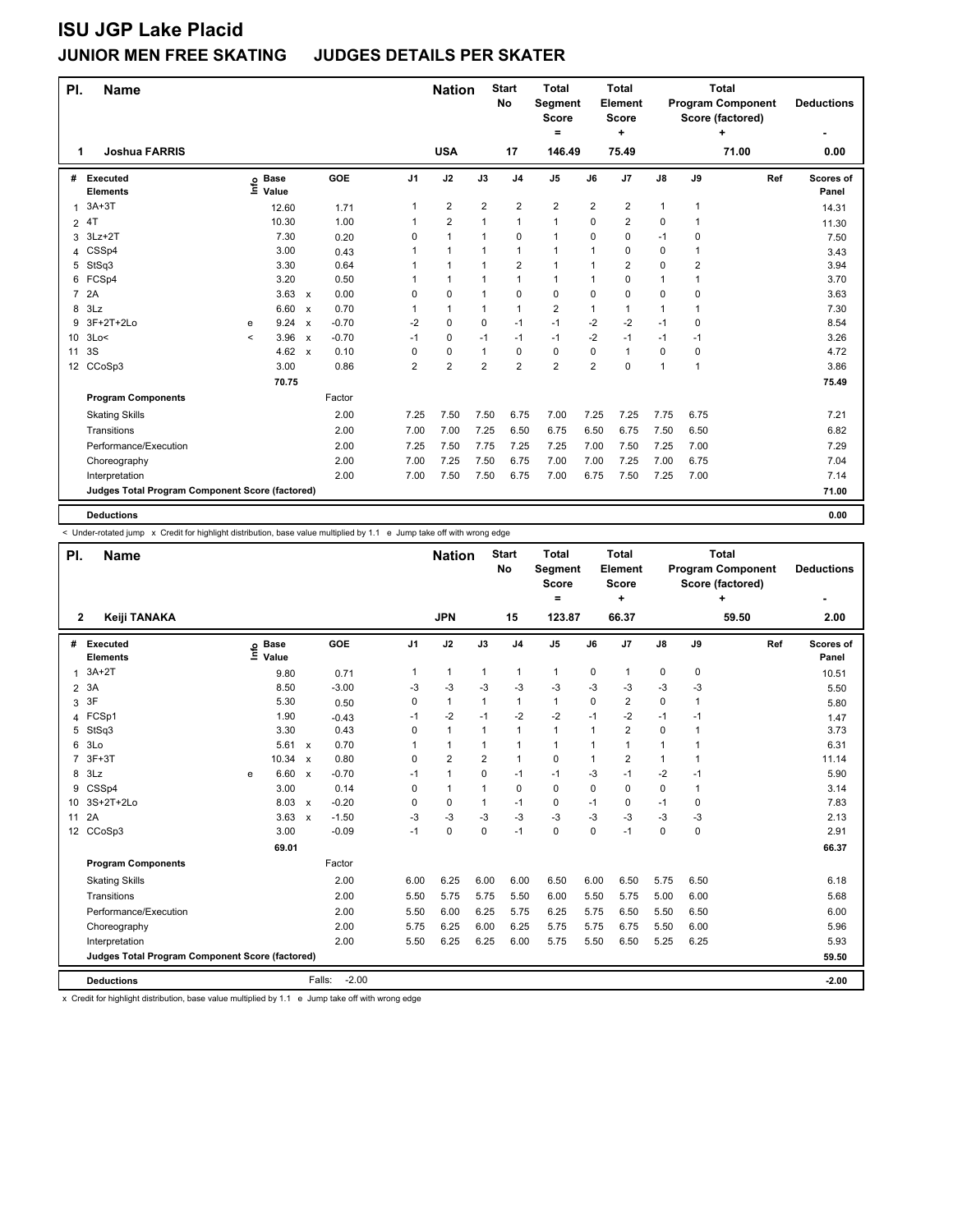| PI.            | <b>Name</b>                                     |         |                      |                           |         |                | <b>Nation</b>  |                | <b>Start</b><br>No      | <b>Total</b><br>Segment<br><b>Score</b><br>= |      | <b>Total</b><br>Element<br>Score<br>÷ |                |                | <b>Total</b><br><b>Program Component</b><br>Score (factored) | <b>Deductions</b>  |
|----------------|-------------------------------------------------|---------|----------------------|---------------------------|---------|----------------|----------------|----------------|-------------------------|----------------------------------------------|------|---------------------------------------|----------------|----------------|--------------------------------------------------------------|--------------------|
| 3              | <b>Roman SADOVSKY</b>                           |         |                      |                           |         |                | CAN            |                | 10                      | 107.86                                       |      | 55.56                                 |                |                | 53.30                                                        | 1.00               |
| #              | Executed<br><b>Elements</b>                     | ١ifo    | <b>Base</b><br>Value |                           | GOE     | J <sub>1</sub> | J2             | J3             | J <sub>4</sub>          | J5                                           | J6   | J7                                    | J8             | J9             | Ref                                                          | Scores of<br>Panel |
| 1              | 3S                                              |         | 4.20                 |                           | 0.80    | $\mathbf{1}$   | $\overline{2}$ | $\mathbf{1}$   | $\overline{\mathbf{c}}$ | $\mathbf{1}$                                 | 0    | $\mathbf{1}$                          | 1              | $\overline{1}$ |                                                              | 5.00               |
| $\overline{2}$ | 3Lz                                             |         | 6.00                 |                           | 0.30    | 0              | $\mathbf{1}$   | 1              | $\mathbf{1}$            | $\mathbf 0$                                  | 0    | $\mathbf 0$                           | 0              | 1              |                                                              | 6.30               |
| 3              | $3F+2T$                                         | e       | 6.60                 |                           | $-0.90$ | $-2$           | $-1$           | $-1$           | $-2$                    | $-1$                                         | $-2$ | $-1$                                  | $-1$           | 0              |                                                              | 5.70               |
|                | 4 FSSp4                                         |         | 3.00                 |                           | 0.21    | 1              | $\mathbf 0$    | $\mathbf{1}$   | $\mathbf{1}$            | $\mathbf 0$                                  | 0    | 0                                     | 0              | 1              |                                                              | 3.21               |
| 5              | $2A+3T$                                         |         | 7.40                 |                           | 0.40    | 0              | 0              | 0              | $\mathbf{1}$            | 1                                            | 0    | $\mathbf{1}$                          | 1              | 1              |                                                              | 7.80               |
| 6              | 3Lo<                                            | $\,<\,$ | 3.60                 |                           | $-1.20$ | -2             | $-2$           | $-2$           | $-2$                    | $-1$                                         | $-2$ | $-2$                                  | $-1$           | -1             |                                                              | 2.40               |
| 7              | CCSp3                                           |         | 2.80                 |                           | 0.64    | 1              | $\mathbf{1}$   | $\overline{2}$ | $\overline{2}$          | $\mathbf{1}$                                 | 1    | $\mathbf{1}$                          | 1              | 2              |                                                              | 3.44               |
| 8              | 2A                                              |         | 3.63                 | $\mathsf{x}$              | 0.50    | $\mathbf{1}$   | $\overline{2}$ |                | $\overline{2}$          | 1                                            | 1    | $\mathbf{1}$                          | 0              | $\Omega$       |                                                              | 4.13               |
| 9              | 3F                                              | e       | 5.83                 | $\boldsymbol{\mathsf{x}}$ | $-2.10$ | -3             | $-3$           | -3             | $-3$                    | $-3$                                         | -3   | -3                                    | $-3$           | -3             |                                                              | 3.73               |
| 10             | StSq3                                           |         | 3.30                 |                           | 0.14    | $\mathbf{1}$   | $\mathbf 0$    | $\mathbf{1}$   | 0                       | 0                                            | 0    | 0                                     | 0              | $\mathbf{1}$   |                                                              | 3.44               |
| 11             | $3S+2T+2T<$                                     | $\prec$ | 7.04                 | $\boldsymbol{\mathsf{x}}$ | $-0.70$ | $-1$           | $-1$           | $-1$           | $-1$                    | $-1$                                         | $-1$ | $-1$                                  | $-1$           | -1             |                                                              | 6.34               |
|                | 12 CCoSp4                                       |         | 3.50                 |                           | 0.57    | $\overline{1}$ | 1              | $\mathbf{1}$   | $\mathbf{1}$            | $\mathbf{1}$                                 | 1    | 1                                     | $\overline{2}$ | $\overline{2}$ |                                                              | 4.07               |
|                |                                                 |         | 56.90                |                           |         |                |                |                |                         |                                              |      |                                       |                |                |                                                              | 55.56              |
|                | <b>Program Components</b>                       |         |                      |                           | Factor  |                |                |                |                         |                                              |      |                                       |                |                |                                                              |                    |
|                | <b>Skating Skills</b>                           |         |                      |                           | 2.00    | 6.00           | 5.50           | 5.75           | 5.75                    | 5.25                                         | 5.50 | 5.00                                  | 5.50           | 6.25           |                                                              | 5.61               |
|                | Transitions                                     |         |                      |                           | 2.00    | 5.50           | 5.00           | 5.50           | 4.75                    | 4.75                                         | 5.00 | 4.75                                  | 4.50           | 6.00           |                                                              | 5.04               |
|                | Performance/Execution                           |         |                      |                           | 2.00    | 6.00           | 5.25           | 6.00           | 5.25                    | 5.50                                         | 5.25 | 5.25                                  | 4.50           | 6.50           |                                                              | 5.50               |
|                | Choreography                                    |         |                      |                           | 2.00    | 5.75           | 5.25           | 6.25           | 5.25                    | 4.75                                         | 5.00 | 5.25                                  | 4.75           | 5.75           |                                                              | 5.29               |
|                | Interpretation                                  |         |                      |                           | 2.00    | 5.50           | 5.00           | 5.75           | 5.25                    | 5.00                                         | 5.00 | 5.00                                  | 4.50           | 5.75           |                                                              | 5.21               |
|                | Judges Total Program Component Score (factored) |         |                      |                           |         |                |                |                |                         |                                              |      |                                       |                |                |                                                              | 53.30              |
|                | <b>Deductions</b>                               |         |                      | Falls:                    | $-1.00$ |                |                |                |                         |                                              |      |                                       |                |                |                                                              | $-1.00$            |

< Under-rotated jump x Credit for highlight distribution, base value multiplied by 1.1 e Jump take off with wrong edge

| PI.              | <b>Name</b>                                     |                            |                                   |                | <b>Nation</b> |                | <b>Start</b><br>No | <b>Total</b><br>Segment<br><b>Score</b><br>$\equiv$ |          | Total<br>Element<br>Score<br>÷ |              |      | Total<br><b>Program Component</b><br>Score (factored)<br>÷ | <b>Deductions</b>  |
|------------------|-------------------------------------------------|----------------------------|-----------------------------------|----------------|---------------|----------------|--------------------|-----------------------------------------------------|----------|--------------------------------|--------------|------|------------------------------------------------------------|--------------------|
| 4                | <b>Michael Christian MARTINEZ</b>               |                            |                                   |                | PHI           |                | 11                 | 106.52                                              |          | 56.60                          |              |      | 49.92                                                      | 0.00               |
| #                | Executed<br><b>Elements</b>                     | e Base<br>E Value<br>Value | GOE                               | J1             | J2            | J3             | J <sub>4</sub>     | J <sub>5</sub>                                      | J6       | J7                             | J8           | J9   | Ref                                                        | Scores of<br>Panel |
| $\mathbf{1}$     | 3A                                              | 8.50                       | $-0.43$                           | 0              | 0             | 0              | $-1$               | 0                                                   | $-1$     | $-1$                           | $-1$         | 0    |                                                            | 8.07               |
| $\overline{2}$   | $3Lz + 2T$                                      | 7.30                       | $-1.10$                           | $-1$           | $-2$          | $-1$           | $-2$               | $-1$                                                | $-2$     | $-2$                           | $-2$         | $-1$ |                                                            | 6.20               |
| 3                | 3Lz                                             | 6.00                       | 0.00                              | 0              | 0             | 0              | 1                  | 0                                                   | 0        | $-1$                           | 0            | 0    |                                                            | 6.00               |
| 4                | FSSp4                                           | 3.00                       | 0.07                              | $\Omega$       | $\Omega$      | 0              | 0                  | $\mathbf{1}$                                        | $\Omega$ | $-1$                           | 0            | 1    |                                                            | 3.07               |
| 5                | 2F                                              | 1.80                       | $-0.81$                           | -3             | $-3$          | $-3$           | $-3$               | $-2$                                                | $-3$     | $-3$                           | $-2$         | $-2$ |                                                            | 0.99               |
| 6                | $3T+2T$                                         | 5.40                       | $-0.60$                           | $\Omega$       | $-1$          | $-1$           | $-1$               | 0                                                   | $-1$     | $-1$                           | $-1$         | $-1$ |                                                            | 4.80               |
| 7                | FCCoSp4                                         | 3.50                       | 0.00                              | 0              | 0             | 0              | 0                  | 0                                                   | 0        | $\mathbf 0$                    | 0            | $-1$ |                                                            | 3.50               |
| 8                | StSq2                                           | 2.60                       | 0.00                              | 0              | 0             | 0              | 0                  | 0                                                   | $\Omega$ | $-1$                           | 0            | 0    |                                                            | 2.60               |
| 9                | 3Lo+2T+2T                                       | 8.47                       | $-1.40$<br>$\mathbf{x}$           | $-2$           | $-2$          | $-2$           | $-2$               | $-1$                                                | $-2$     | $-2$                           | $-2$         | $-2$ |                                                            | 7.07               |
| 10 <sup>1</sup>  | 3S                                              | 4.62                       | 0.00<br>$\boldsymbol{\mathsf{x}}$ | $\Omega$       | $\Omega$      | 0              | 0                  | 0                                                   | $\Omega$ | 0                              | 0            | 0    |                                                            | 4.62               |
| 11               | 3Lo                                             | 5.61                       | 0.00<br>$\boldsymbol{\mathsf{x}}$ | $\Omega$       | $\mathbf 0$   | 0              | 0                  | 0                                                   | $\Omega$ | $\mathbf 0$                    | 0            | 0    |                                                            | 5.61               |
| 12 <sup>12</sup> | CCoSp4                                          | 3.50                       | 0.57                              | $\overline{2}$ | 1             | $\overline{2}$ | 1                  | 1                                                   | 1        | 1                              | $\mathbf{1}$ | 1    |                                                            | 4.07               |
|                  |                                                 | 60.30                      |                                   |                |               |                |                    |                                                     |          |                                |              |      |                                                            | 56.60              |
|                  | <b>Program Components</b>                       |                            | Factor                            |                |               |                |                    |                                                     |          |                                |              |      |                                                            |                    |
|                  | <b>Skating Skills</b>                           |                            | 2.00                              | 5.75           | 4.25          | 5.50           | 5.25               | 5.25                                                | 5.25     | 5.25                           | 5.00         | 5.75 |                                                            | 5.32               |
|                  | Transitions                                     |                            | 2.00                              | 5.50           | 4.00          | 5.00           | 4.50               | 5.00                                                | 4.75     | 3.75                           | 4.75         | 5.50 |                                                            | 4.79               |
|                  | Performance/Execution                           |                            | 2.00                              | 5.50           | 4.50          | 5.50           | 5.00               | 5.50                                                | 4.75     | 4.75                           | 4.50         | 6.00 |                                                            | 5.07               |
|                  | Choreography                                    |                            | 2.00                              | 5.50           | 4.75          | 5.00           | 4.75               | 5.25                                                | 4.75     | 4.50                           | 4.75         | 5.50 |                                                            | 4.96               |
|                  | Interpretation                                  |                            | 2.00                              | 5.75           | 4.50          | 5.25           | 4.50               | 5.25                                                | 4.50     | 4.25                           | 4.25         | 5.50 |                                                            | 4.82               |
|                  | Judges Total Program Component Score (factored) |                            |                                   |                |               |                |                    |                                                     |          |                                |              |      |                                                            | 49.92              |
|                  | <b>Deductions</b>                               |                            |                                   |                |               |                |                    |                                                     |          |                                |              |      |                                                            | 0.00               |

x Credit for highlight distribution, base value multiplied by 1.1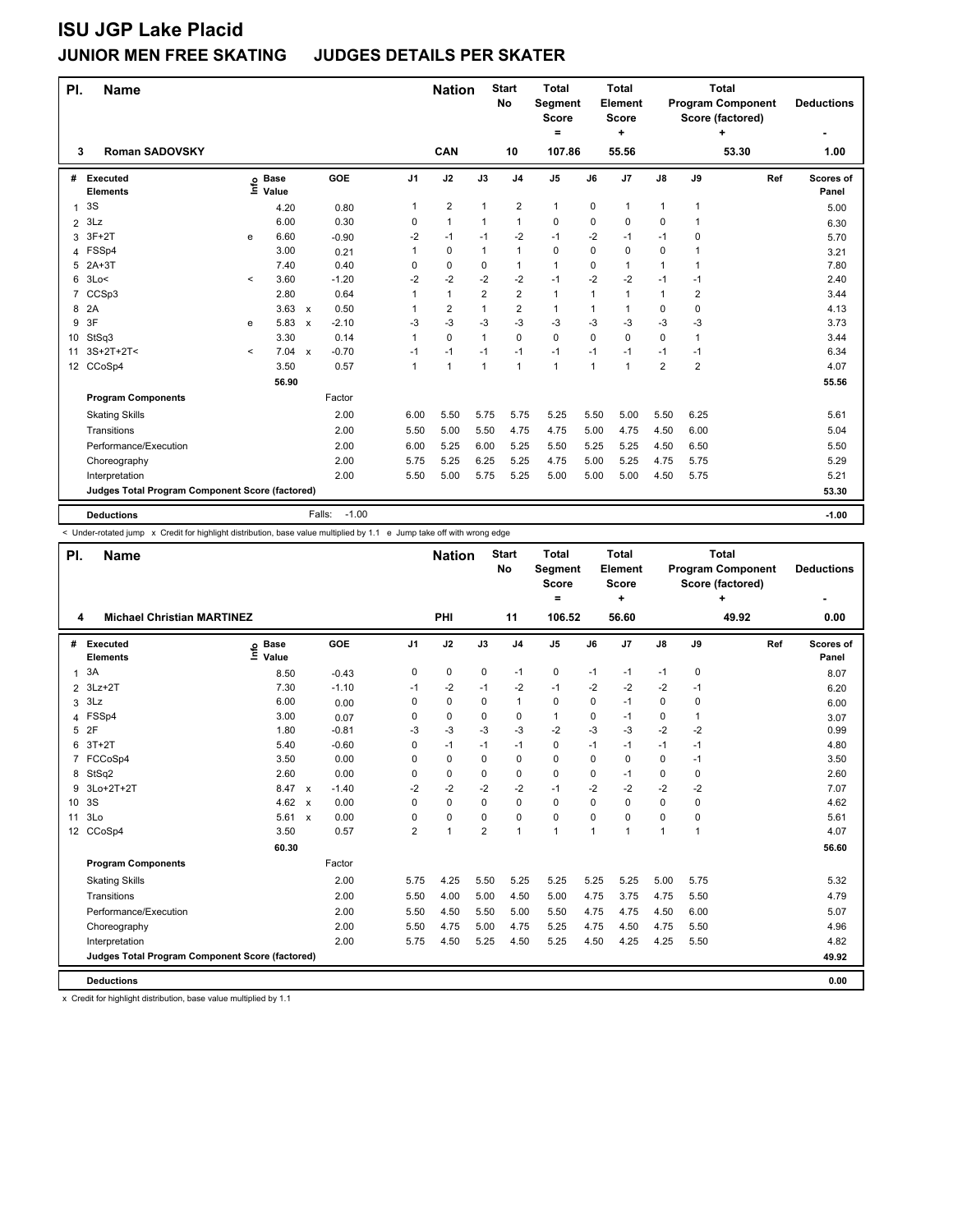| PI.<br><b>Name</b>                              |      |                      |                           |                   |                | <b>Nation</b> |      | <b>Start</b><br>No | <b>Total</b><br><b>Segment</b><br><b>Score</b><br>Ξ. |             | <b>Total</b><br>Element<br><b>Score</b><br>÷ |      |              | <b>Total</b><br><b>Program Component</b><br>Score (factored) | <b>Deductions</b>  |
|-------------------------------------------------|------|----------------------|---------------------------|-------------------|----------------|---------------|------|--------------------|------------------------------------------------------|-------------|----------------------------------------------|------|--------------|--------------------------------------------------------------|--------------------|
| 5<br><b>June Hyoung LEE</b>                     |      |                      |                           |                   |                | <b>KOR</b>    |      | 18                 | 103.07                                               |             | 47.87                                        |      |              | 57.20                                                        | 2.00               |
| Executed<br>#<br><b>Elements</b>                | lnfo | <b>Base</b><br>Value |                           | GOE               | J <sub>1</sub> | J2            | J3   | J <sub>4</sub>     | J5                                                   | J6          | J <sub>7</sub>                               | J8   | J9           | Ref                                                          | Scores of<br>Panel |
| $3Lz + 2T$                                      | e    | 7.30                 |                           | $-1.00$           | $-2$           | $-1$          | 0    | $-1$               | $-1$                                                 | $-2$        | $-2$                                         | $-2$ | $-1$         |                                                              | 6.30               |
| 3F<br>$\overline{2}$                            |      | 5.30                 |                           | 0.00              | 0              | $\mathbf{1}$  | 0    | 0                  | $\mathbf 0$                                          | 0           | 0                                            | $-1$ | 0            |                                                              | 5.30               |
| 3Lz<br>3                                        | e    | 6.00                 |                           | $-2.10$           | -3             | $-3$          | $-3$ | $-3$               | $-3$                                                 | $-3$        | $-3$                                         | $-3$ | $-3$         |                                                              | 3.90               |
| 4 CCoSp3                                        |      | 3.00                 |                           | 0.50              | 1              | 1             | 1    | 1                  | $\mathbf{1}$                                         | 1           | 1                                            | 1    | $\mathbf{1}$ |                                                              | 3.50               |
| 3F+SEQ<br>5                                     |      | 4.66                 | $\boldsymbol{\mathsf{x}}$ | $-2.10$           | -3             | $-3$          | $-3$ | $-3$               | $-3$                                                 | $-3$        | $-3$                                         | $-3$ | $-2$         |                                                              | 2.56               |
| 3 <sub>LO</sub><br>6                            |      | 5.61                 | $\boldsymbol{\mathsf{x}}$ | 0.10              | 0              | 1             | 1    | 0                  | $\mathbf 0$                                          | $\mathbf 0$ | 0                                            | 0    | $\mathbf 0$  |                                                              | 5.71               |
| 7 2A                                            |      | 3.63                 | $\boldsymbol{\mathsf{x}}$ | $-0.14$           | 0              | $\mathbf 0$   | 0    | $-1$               | $\mathbf 0$                                          | $-1$        | $-1$                                         | 0    | $\Omega$     |                                                              | 3.49               |
| $2A+1T+1T$<br>8                                 |      | 4.51                 | $\boldsymbol{\mathsf{x}}$ | $-0.71$           | $-2$           | $-3$          | $-1$ | $-2$               | $-1$                                                 | $-2$        | $-1$                                         | $-1$ | $-1$         |                                                              | 3.80               |
| 3S<br>9                                         |      | 4.62                 | $\mathbf{x}$              | 0.00              | $\Omega$       | $\mathbf 0$   | 1    | $\Omega$           | $\mathbf 0$                                          | $\Omega$    | 0                                            | 0    | $\Omega$     |                                                              | 4.62               |
| CSSp2<br>10                                     |      | 2.30                 |                           | 0.00              | $\Omega$       | $\mathbf 0$   | 0    | 0                  | $\mathbf{1}$                                         | $\Omega$    | 0                                            | 0    | 0            |                                                              | 2.30               |
| StSq2<br>11                                     |      | 2.60                 |                           | 0.29              | 1              | $\mathbf 0$   | 0    | 1                  | $\mathbf{1}$                                         | 1           | 0                                            | 0    | $\mathbf{1}$ |                                                              | 2.89               |
| FCCoSp4<br>12                                   |      | 3.50                 |                           | 0.00              | $\Omega$       | $\mathbf 0$   | 0    | $\Omega$           | $\Omega$                                             | $\Omega$    | 0                                            | 0    | $\mathbf 0$  |                                                              | 3.50               |
|                                                 |      | 53.03                |                           |                   |                |               |      |                    |                                                      |             |                                              |      |              |                                                              | 47.87              |
| <b>Program Components</b>                       |      |                      |                           | Factor            |                |               |      |                    |                                                      |             |                                              |      |              |                                                              |                    |
| <b>Skating Skills</b>                           |      |                      |                           | 2.00              | 6.00           | 5.50          | 5.50 | 5.75               | 6.25                                                 | 6.00        | 5.50                                         | 5.00 | 5.75         |                                                              | 5.71               |
| Transitions                                     |      |                      |                           | 2.00              | 6.00           | 5.50          | 5.25 | 5.75               | 6.00                                                 | 5.25        | 5.25                                         | 5.00 | 5.75         |                                                              | 5.54               |
| Performance/Execution                           |      |                      |                           | 2.00              | 5.50           | 5.75          | 5.50 | 5.75               | 6.00                                                 | 6.00        | 5.50                                         | 5.50 | 6.00         |                                                              | 5.71               |
| Choreography                                    |      |                      |                           | 2.00              | 5.75           | 6.00          | 5.50 | 6.00               | 6.25                                                 | 6.00        | 5.75                                         | 5.50 | 5.75         |                                                              | 5.82               |
| Interpretation                                  |      |                      |                           | 2.00              | 6.25           | 5.75          | 5.50 | 6.25               | 6.25                                                 | 5.75        | 5.50                                         | 5.00 | 5.75         |                                                              | 5.82               |
| Judges Total Program Component Score (factored) |      |                      |                           |                   |                |               |      |                    |                                                      |             |                                              |      |              |                                                              | 57.20              |
| <b>Deductions</b>                               |      |                      |                           | $-2.00$<br>Falls: |                |               |      |                    |                                                      |             |                                              |      |              |                                                              | $-2.00$            |

x Credit for highlight distribution, base value multiplied by 1.1 e Jump take off with wrong edge

| PI.            | <b>Name</b>                                     |      |                      |                           |                   |          | <b>Nation</b> |          | <b>Start</b><br>No | <b>Total</b><br>Segment<br><b>Score</b><br>$\equiv$ |          | Total<br>Element<br><b>Score</b><br>÷ |      |              | <b>Total</b><br><b>Program Component</b><br>Score (factored)<br>÷ | <b>Deductions</b>  |
|----------------|-------------------------------------------------|------|----------------------|---------------------------|-------------------|----------|---------------|----------|--------------------|-----------------------------------------------------|----------|---------------------------------------|------|--------------|-------------------------------------------------------------------|--------------------|
| 6              | <b>Taichi HONDA</b>                             |      |                      |                           |                   |          | <b>JPN</b>    |          | 14                 | 102.24                                              |          | 51.76                                 |      |              | 51.48                                                             | 1.00               |
| #              | <b>Executed</b><br><b>Elements</b>              | ١nf٥ | <b>Base</b><br>Value |                           | GOE               | J1       | J2            | J3       | J <sub>4</sub>     | J <sub>5</sub>                                      | J6       | J <sub>7</sub>                        | J8   | J9           | Ref                                                               | Scores of<br>Panel |
| $\mathbf{1}$   | 3S                                              |      | 4.20                 |                           | $-1.40$           | -2       | $-2$          | $-2$     | $-2$               | $-2$                                                | $-2$     | $-2$                                  | $-1$ | $-2$         |                                                                   | 2.80               |
| $\overline{2}$ | 3Lz                                             | e    | 6.00                 |                           | $-2.10$           | -3       | $-3$          | $-3$     | $-3$               | $-3$                                                | $-3$     | $-3$                                  | -3   | $-3$         |                                                                   | 3.90               |
| 3              | $3F+2T$                                         |      | 6.60                 |                           | 0.00              | 0        | $\mathbf{1}$  | $\Omega$ | $\mathbf 0$        | 0                                                   | 0        | $\mathbf 0$                           | 0    | 0            |                                                                   | 6.60               |
| 4              | CSSp4                                           |      | 3.00                 |                           | 0.00              | 0        | $\mathbf 0$   | $-1$     | $\Omega$           | $\Omega$                                            | 0        | $\Omega$                              | 0    | $\Omega$     |                                                                   | 3.00               |
| 5              | StSq2                                           |      | 2.60                 |                           | 0.14              | $\Omega$ | 0             | 0        | 1                  | 0                                                   | 0        | $\mathbf{1}$                          | 0    | $\mathbf{1}$ |                                                                   | 2.74               |
| 6              | 2A+3T+2T                                        |      | 9.57                 | $\mathsf{x}$              | 0.70              | 1        | $\mathbf{1}$  | 1        | 1                  | 1                                                   | 0        | $\mathbf{1}$                          | 1    | $\mathbf{1}$ |                                                                   | 10.27              |
| $\overline{7}$ | 3Lo<<                                           | <<   | 1.98                 | $\boldsymbol{\mathsf{x}}$ | $-0.81$           | -3       | $-3$          | $-2$     | $-3$               | $-2$                                                | -3       | $-3$                                  | $-2$ | -3           |                                                                   | 1.17               |
| 8              | CCoSp4                                          |      | 3.50                 |                           | 0.00              | 0        | $\mathbf 0$   | $-1$     | $\mathbf 0$        | $\Omega$                                            | 0        | $\mathbf 0$                           | 0    | 0            |                                                                   | 3.50               |
| 9              | 3F                                              |      | 5.83                 | $\mathbf{x}$              | 0.30              | 0        | $\mathbf{1}$  | $\Omega$ | 1                  | $\Omega$                                            | 0        | $\overline{1}$                        | 1    | $\Omega$     |                                                                   | 6.13               |
| 10             | $3T+2T$                                         |      | 5.94                 | $\boldsymbol{\mathsf{x}}$ | 0.20              | 0        | $\mathbf{1}$  | 0        | 1                  | 1                                                   | 0        | 0                                     | 0    | 0            |                                                                   | 6.14               |
| 11             | 2A                                              |      | 3.63                 | $\mathsf{x}$              | 0.07              | 0        | 0             | 1        | 0                  | 0                                                   | 0        | $\overline{1}$                        | 0    | 0            |                                                                   | 3.70               |
|                | 12 FCSp1                                        |      | 1.90                 |                           | $-0.09$           | $\Omega$ | 0             | $\Omega$ | $-1$               | $\Omega$                                            | $\Omega$ | $-1$                                  | 0    | $-1$         |                                                                   | 1.81               |
|                |                                                 |      | 54.75                |                           |                   |          |               |          |                    |                                                     |          |                                       |      |              |                                                                   | 51.76              |
|                | <b>Program Components</b>                       |      |                      |                           | Factor            |          |               |          |                    |                                                     |          |                                       |      |              |                                                                   |                    |
|                | <b>Skating Skills</b>                           |      |                      |                           | 2.00              | 5.50     | 4.75          | 5.25     | 5.75               | 5.25                                                | 5.50     | 5.00                                  | 5.25 | 5.25         |                                                                   | 5.29               |
|                | Transitions                                     |      |                      |                           | 2.00              | 5.25     | 4.50          | 5.25     | 5.00               | 4.75                                                | 4.75     | 5.00                                  | 4.50 | 5.00         |                                                                   | 4.89               |
|                | Performance/Execution                           |      |                      |                           | 2.00              | 5.75     | 5.00          | 5.50     | 5.75               | 5.00                                                | 5.00     | 5.00                                  | 4.75 | 5.25         |                                                                   | 5.21               |
|                | Choreography                                    |      |                      |                           | 2.00              | 5.25     | 5.00          | 5.50     | 5.50               | 5.25                                                | 5.00     | 5.75                                  | 4.75 | 5.00         |                                                                   | 5.21               |
|                | Interpretation                                  |      |                      |                           | 2.00              | 5.50     | 4.75          | 5.25     | 5.50               | 5.50                                                | 4.75     | 5.25                                  | 4.75 | 5.00         |                                                                   | 5.14               |
|                | Judges Total Program Component Score (factored) |      |                      |                           |                   |          |               |          |                    |                                                     |          |                                       |      |              |                                                                   | 51.48              |
|                | <b>Deductions</b>                               |      |                      |                           | $-1.00$<br>Falls: |          |               |          |                    |                                                     |          |                                       |      |              |                                                                   | $-1.00$            |

<< Downgraded jump x Credit for highlight distribution, base value multiplied by 1.1 e Jump take off with wrong edge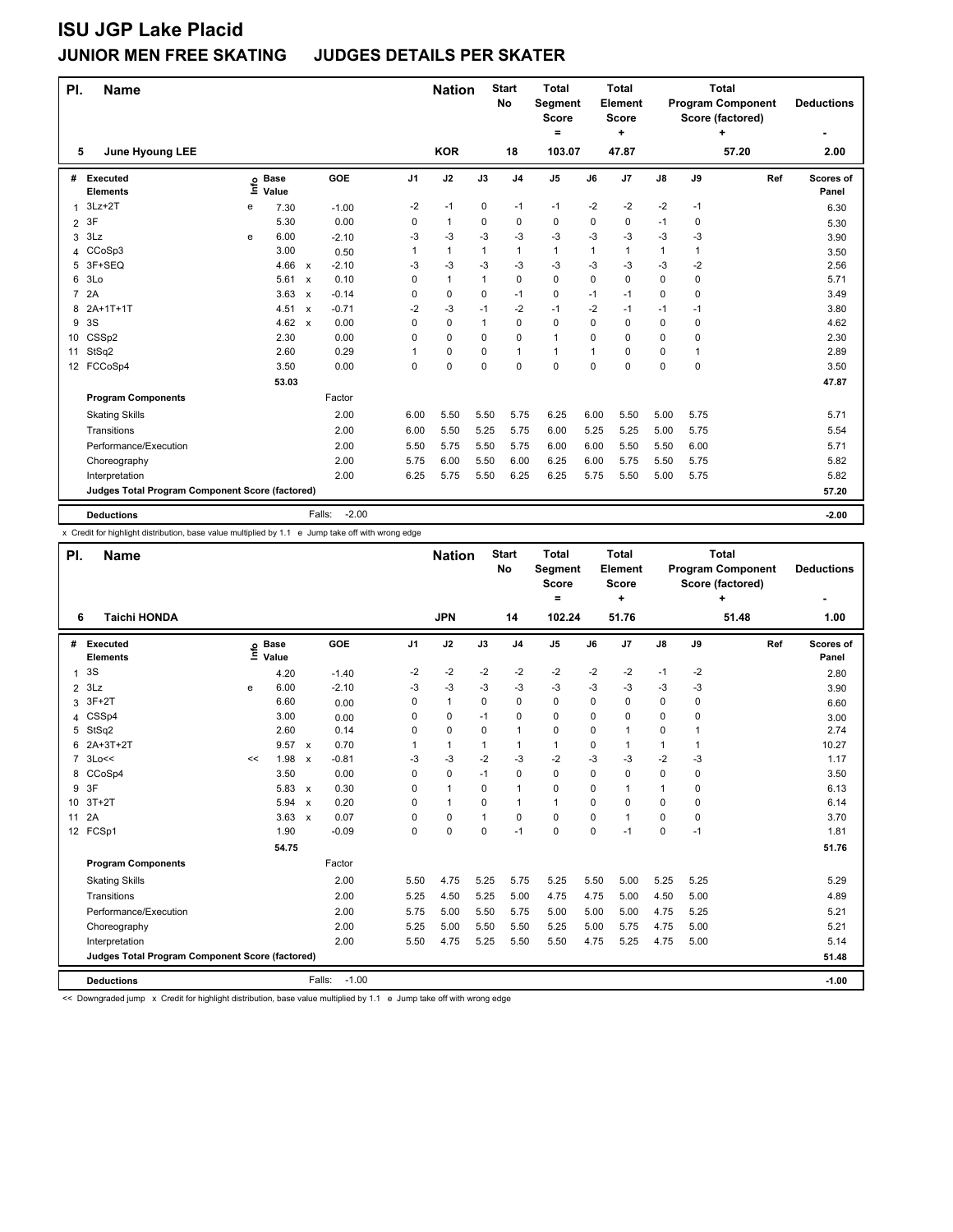| PI.<br><b>Name</b>                              |         |                      |                           |                   |                | <b>Nation</b> |              | <b>Start</b><br>No | <b>Total</b><br>Segment<br>Score<br>= |          | <b>Total</b><br>Element<br>Score<br>٠ |              |          | <b>Total</b><br><b>Program Component</b><br>Score (factored) | <b>Deductions</b>  |
|-------------------------------------------------|---------|----------------------|---------------------------|-------------------|----------------|---------------|--------------|--------------------|---------------------------------------|----------|---------------------------------------|--------------|----------|--------------------------------------------------------------|--------------------|
| <b>Vladislav TARASENKO</b><br>7                 |         |                      |                           |                   |                | <b>RUS</b>    |              | 9                  | 100.63                                |          | 51.35                                 |              |          | 50.28                                                        | 1.00               |
| Executed<br>#<br><b>Elements</b>                | Info    | <b>Base</b><br>Value |                           | GOE               | J <sub>1</sub> | J2            | J3           | J <sub>4</sub>     | J5                                    | J6       | J7                                    | J8           | J9       | Ref                                                          | Scores of<br>Panel |
| $3Lz + 3T <$<br>1                               | $\,<\,$ | 8.90                 |                           | $-1.00$           | $-1$           | $-1$          | $-2$         | $-1$               | $-1$                                  | $-2$     | $-2$                                  | $-2$         | $-1$     |                                                              | 7.90               |
| 3F<br>2                                         | e       | 5.30                 |                           | $-1.10$           | $-2$           | $-2$          | $\mathbf 0$  | $-2$               | $-1$                                  | $-3$     | $-2$                                  | $-1$         | $-1$     |                                                              | 4.20               |
| 3Lz<br>3                                        |         | 6.00                 |                           | 0.60              | 1              | $\mathbf{1}$  | $\mathbf{1}$ | $\mathbf{1}$       | $\overline{2}$                        | $\Omega$ | 0                                     | $\mathbf{1}$ | 1        |                                                              | 6.60               |
| CSSp3<br>4                                      |         | 2.60                 |                           | 0.29              | 1              | 1             | 0            | $\Omega$           | $\Omega$                              | 1        | 1                                     | 0            | 1        |                                                              | 2.89               |
| 3S<br>5                                         |         | 4.20                 |                           | 0.20              | $\mathbf{1}$   | 0             | 0            | 0                  | $\mathbf{1}$                          | $\Omega$ | $\Omega$                              | 1            | $\Omega$ |                                                              | 4.40               |
| 3Lo+2T+2Lo<<br>6                                | $\prec$ | 7.70                 |                           | $-1.00$           | $-1$           | $-2$          | $-1$         | $-2$               | $-1$                                  | $-2$     | $-1$                                  | $-2$         | $-1$     |                                                              | 6.70               |
| 7 FCSp3                                         |         | 2.80                 |                           | 0.07              | 1              | 0             | $\mathbf 0$  | 0                  | $\mathbf{1}$                          | 0        | 0                                     | 0            | 0        |                                                              | 2.87               |
| 8 3Lo<                                          | $\prec$ | 3.96                 | $\boldsymbol{\mathsf{x}}$ | $-2.10$           | -3             | $-3$          | $-3$         | $-3$               | $-3$                                  | -3       | $-3$                                  | $-3$         | $-3$     |                                                              | 1.86               |
| $2A+2T$<br>9                                    |         | 5.06                 | $\boldsymbol{\mathsf{x}}$ | 0.00              | 0              | 0             | 0            | $\Omega$           | $\mathbf 0$                           | $\Omega$ | 0                                     | 0            | 0        |                                                              | 5.06               |
| 2A<br>10                                        |         | 3.63                 | $\boldsymbol{\mathsf{x}}$ | 0.00              | 0              | 0             | 0            | $\Omega$           | $\mathbf{1}$                          | $\Omega$ | 0                                     | 0            | $\Omega$ |                                                              | 3.63               |
| StSq2<br>11                                     |         | 2.60                 |                           | 0.14              | 0              | 0             | 1            | -1                 | 0                                     | 0        | 0                                     | 0            | 1        |                                                              | 2.74               |
| 12 <sup>2</sup><br>CCoSp2                       |         | 2.50                 |                           | 0.00              | $\Omega$       | 0             | 0            | $\Omega$           | $\mathbf 0$                           | $\Omega$ | 0                                     | 0            | $-1$     |                                                              | 2.50               |
|                                                 |         | 55.25                |                           |                   |                |               |              |                    |                                       |          |                                       |              |          |                                                              | 51.35              |
| <b>Program Components</b>                       |         |                      |                           | Factor            |                |               |              |                    |                                       |          |                                       |              |          |                                                              |                    |
| <b>Skating Skills</b>                           |         |                      |                           | 2.00              | 6.00           | 4.75          | 5.25         | 5.00               | 5.25                                  | 5.25     | 5.00                                  | 5.00         | 5.75     |                                                              | 5.21               |
| Transitions                                     |         |                      |                           | 2.00              | 5.75           | 4.25          | 5.00         | 4.50               | 5.00                                  | 4.75     | 4.50                                  | 4.50         | 5.75     |                                                              | 4.86               |
| Performance/Execution                           |         |                      |                           | 2.00              | 5.75           | 5.00          | 5.50         | 4.75               | 5.25                                  | 4.75     | 4.75                                  | 4.75         | 5.25     |                                                              | 5.04               |
| Choreography                                    |         |                      |                           | 2.00              | 5.75           | 5.00          | 5.25         | 5.00               | 5.50                                  | 4.75     | 5.00                                  | 4.50         | 5.50     |                                                              | 5.14               |
| Interpretation                                  |         |                      |                           | 2.00              | 6.25           | 4.75          | 5.00         | 4.75               | 5.50                                  | 4.75     | 4.50                                  | 4.50         | 5.00     |                                                              | 4.89               |
| Judges Total Program Component Score (factored) |         |                      |                           |                   |                |               |              |                    |                                       |          |                                       |              |          |                                                              | 50.28              |
| <b>Deductions</b>                               |         |                      |                           | $-1.00$<br>Falls: |                |               |              |                    |                                       |          |                                       |              |          |                                                              | $-1.00$            |

< Under-rotated jump x Credit for highlight distribution, base value multiplied by 1.1 e Jump take off with wrong edge

| PI.              | <b>Name</b>                                     |   |                            |                           |         |                | <b>Nation</b> |      | <b>Start</b><br>No | <b>Total</b><br>Segment<br><b>Score</b><br>$\equiv$ |          | Total<br>Element<br><b>Score</b><br>÷ |             |      | <b>Total</b><br><b>Program Component</b><br>Score (factored)<br>÷ | <b>Deductions</b>  |
|------------------|-------------------------------------------------|---|----------------------------|---------------------------|---------|----------------|---------------|------|--------------------|-----------------------------------------------------|----------|---------------------------------------|-------------|------|-------------------------------------------------------------------|--------------------|
| 8                | <b>Adian PITKEEV</b>                            |   |                            |                           |         |                | <b>RUS</b>    |      | 16                 | 97.57                                               |          | 46.63                                 |             |      | 50.94                                                             | 0.00               |
| #                | Executed<br><b>Elements</b>                     |   | e Base<br>E Value<br>Value |                           | GOE     | J <sub>1</sub> | J2            | J3   | J <sub>4</sub>     | J <sub>5</sub>                                      | J6       | J7                                    | J8          | J9   | Ref                                                               | Scores of<br>Panel |
| $\mathbf{1}$     | 3Lo                                             |   | 5.10                       |                           | 0.20    | 0              | 1             | 0    | 0                  | $\mathbf{1}$                                        | 0        | $\mathbf{1}$                          | 0           | 0    |                                                                   | 5.30               |
| $\overline{2}$   | $1Lz+2T$                                        |   | 1.90                       |                           | $-0.11$ | $\mathbf 0$    | 0             | $-1$ | $-1$               | $-1$                                                | 0        | 0                                     | $-1$        | $-1$ |                                                                   | 1.79               |
| 3                | 3F                                              | e | 5.30                       |                           | $-1.10$ | $-2$           | $-1$          | $-1$ | $-1$               | $-1$                                                | $-3$     | $-2$                                  | $-2$        | $-2$ |                                                                   | 4.20               |
| 4                | $3S+2T$                                         |   | 5.50                       |                           | $-0.30$ | $\mathbf 0$    | 0             | 0    | $-1$               | 0                                                   | $-1$     | 0                                     | $-1$        | $-1$ |                                                                   | 5.20               |
| 5                | CSSp3                                           |   | 2.60                       |                           | $-0.26$ | 0              | $-1$          | $-1$ | $-2$               | $-1$                                                | $-1$     | $-1$                                  | 0           | $-1$ |                                                                   | 2.34               |
| 6                | 3Lz                                             |   | 6.00                       |                           | 0.10    | $\Omega$       | $\Omega$      | 1    | 0                  | 0                                                   | $\Omega$ | $\overline{1}$                        | 0           | 0    |                                                                   | 6.10               |
| $\overline{7}$   | 3S                                              |   | 4.62 $\times$              |                           | 0.00    | 0              | 0             | 0    | 1                  | 0                                                   | 0        | 0                                     | 0           | 0    |                                                                   | 4.62               |
| 8                | 2A+2T+2T                                        |   | 6.49                       | $\boldsymbol{\mathsf{x}}$ | $-0.07$ | $\Omega$       | $\mathbf 0$   | 0    | $-1$               | 0                                                   | $\Omega$ | $\mathbf 0$                           | $\mathbf 0$ | $-1$ |                                                                   | 6.42               |
| 9                | 2A                                              |   | 3.63                       | $\boldsymbol{\mathsf{x}}$ | $-0.50$ | $-1$           | $-1$          | $-1$ | $-1$               | 0                                                   | $-1$     | $-1$                                  | $-1$        | $-1$ |                                                                   | 3.13               |
| 10               | FCSp1                                           |   | 1.90                       |                           | $-0.47$ | $-1$           | $-2$          | $-1$ | $-2$               | $-1$                                                | $-2$     | $-2$                                  | $-1$        | $-2$ |                                                                   | 1.43               |
| 11               | StSq2                                           |   | 2.60                       |                           | 0.00    | $\Omega$       | $\Omega$      | 1    | 0                  | 0                                                   | $\Omega$ | 0                                     | 0           | 0    |                                                                   | 2.60               |
| 12 <sup>12</sup> | CCoSp4                                          |   | 3.50                       |                           | 0.00    | $\Omega$       | $\Omega$      | 0    | 0                  | 0                                                   | $\Omega$ | $\Omega$                              | 0           | 0    |                                                                   | 3.50               |
|                  |                                                 |   | 49.14                      |                           |         |                |               |      |                    |                                                     |          |                                       |             |      |                                                                   | 46.63              |
|                  | <b>Program Components</b>                       |   |                            |                           | Factor  |                |               |      |                    |                                                     |          |                                       |             |      |                                                                   |                    |
|                  | <b>Skating Skills</b>                           |   |                            |                           | 2.00    | 5.75           | 5.00          | 5.50 | 5.50               | 5.75                                                | 5.00     | 5.00                                  | 5.00        | 5.75 |                                                                   | 5.36               |
|                  | Transitions                                     |   |                            |                           | 2.00    | 5.50           | 4.50          | 5.50 | 4.75               | 5.50                                                | 4.75     | 4.75                                  | 4.75        | 5.50 |                                                                   | 5.07               |
|                  | Performance/Execution                           |   |                            |                           | 2.00    | 5.50           | 4.75          | 5.75 | 4.75               | 5.50                                                | 4.75     | 5.25                                  | 4.75        | 5.00 |                                                                   | 5.07               |
|                  | Choreography                                    |   |                            |                           | 2.00    | 5.25           | 4.75          | 5.50 | 5.00               | 5.75                                                | 4.75     | 4.75                                  | 5.00        | 5.50 |                                                                   | 5.11               |
|                  | Interpretation                                  |   |                            |                           | 2.00    | 5.50           | 4.50          | 5.00 | 4.50               | 5.50                                                | 4.50     | 5.00                                  | 4.50        | 5.00 |                                                                   | 4.86               |
|                  | Judges Total Program Component Score (factored) |   |                            |                           |         |                |               |      |                    |                                                     |          |                                       |             |      |                                                                   | 50.94              |
|                  | <b>Deductions</b>                               |   |                            |                           |         |                |               |      |                    |                                                     |          |                                       |             |      |                                                                   | 0.00               |

x Credit for highlight distribution, base value multiplied by 1.1 e Jump take off with wrong edge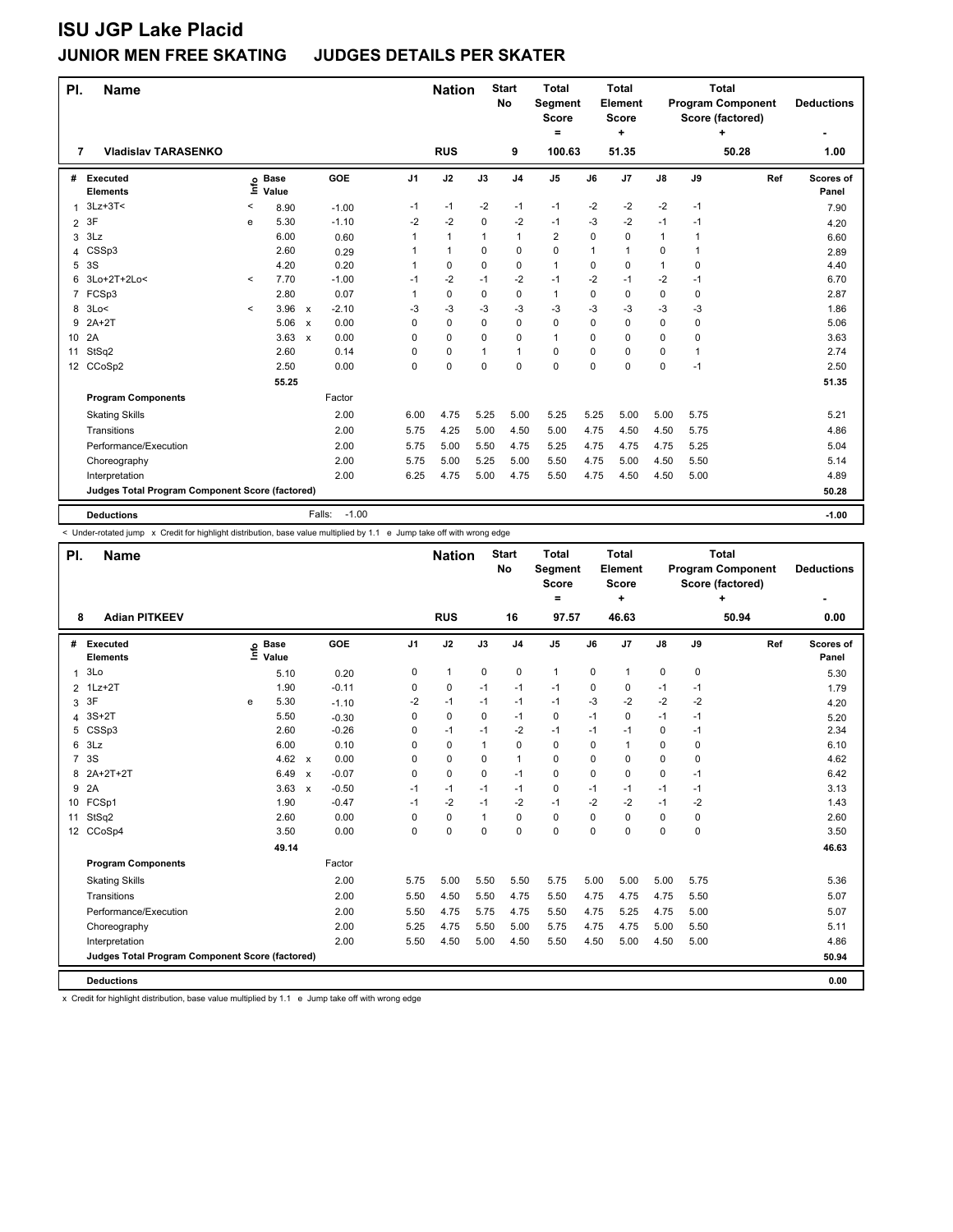| PI.            | <b>Name</b>                                     |      |                      |              |                   |                | <b>Nation</b> |          | <b>Start</b><br>No | <b>Total</b><br>Segment<br><b>Score</b><br>= |              | <b>Total</b><br>Element<br>Score<br>٠ |      |      | <b>Total</b><br><b>Program Component</b><br>Score (factored)<br>۰ | <b>Deductions</b>  |
|----------------|-------------------------------------------------|------|----------------------|--------------|-------------------|----------------|---------------|----------|--------------------|----------------------------------------------|--------------|---------------------------------------|------|------|-------------------------------------------------------------------|--------------------|
| 9              | <b>Martin RAPPE</b>                             |      |                      |              |                   |                | <b>GER</b>    |          | 13                 | 95.68                                        |              | 44.96                                 |      |      | 52.72                                                             | 2.00               |
| #              | Executed<br><b>Elements</b>                     | ١ifo | <b>Base</b><br>Value |              | GOE               | J <sub>1</sub> | J2            | J3       | J <sub>4</sub>     | J <sub>5</sub>                               | J6           | J <sub>7</sub>                        | J8   | J9   | Ref                                                               | Scores of<br>Panel |
|                | 3F                                              |      | 5.30                 |              | $-2.10$           | -3             | $-3$          | $-3$     | $-3$               | $-3$                                         | $-3$         | $-3$                                  | $-3$ | -3   |                                                                   | 3.20               |
| $\overline{2}$ | 3Lz                                             | e    | 6.00                 |              | $-1.10$           | $-2$           | $-2$          | $-1$     | $-1$               | $-1$                                         | $-2$         | $-2$                                  | $-2$ | $-1$ |                                                                   | 4.90               |
| 3              | 3Lo                                             |      | 5.10                 |              | $-0.10$           | 0              | 0             | 0        | 0                  | 0                                            | $-1$         | 0                                     | $-1$ | 0    |                                                                   | 5.00               |
| 4              | FSSp3                                           |      | 2.60                 |              | 0.21              | 1              | 0             | 1        | 0                  | $\mathbf{1}$                                 | 0            | 0                                     | 0    | 1    |                                                                   | 2.81               |
|                | 5 2F+2T                                         |      | 3.10                 |              | 0.00              | $\Omega$       | 0             | 0        | 0                  | $\mathbf{1}$                                 | 0            | $\Omega$                              | 0    | 0    |                                                                   | 3.10               |
|                | 6 3Lo+2Lo                                       |      | 6.90                 |              | 0.00              | 0              | 0             | $\Omega$ | 0                  | $\mathbf 0$                                  | 0            | $\Omega$                              | 0    | 1    |                                                                   | 6.90               |
|                | 7 CCSp3                                         |      | 2.80                 |              | 0.21              | 0              | 0             | 1        | 0                  | $\mathbf{1}$                                 | $\mathbf{1}$ | $\overline{1}$                        | 0    | 0    |                                                                   | 3.01               |
| 8              | 3S+SEQ                                          |      | 3.70                 | $\mathsf{x}$ | $-1.40$           | $-2$           | $-2$          | $-2$     | $-2$               | $-2$                                         | $-2$         | $-2$                                  | $-2$ | $-1$ |                                                                   | 2.30               |
| 9              | 3T                                              |      | 4.51                 | $\mathsf{x}$ | 0.00              | 0              | $\mathbf 0$   | $\Omega$ | 0                  | $\mathbf 0$                                  | $\Omega$     | $\Omega$                              | 0    | 0    |                                                                   | 4.51               |
| 10             | 2A                                              |      | 3.63                 | $\mathsf{x}$ | 0.00              | 0              | $\mathbf 0$   | $\Omega$ | 0                  | $\mathbf 0$                                  | 0            |                                       | 0    | 0    |                                                                   | 3.63               |
| 11             | StSq2                                           |      | 2.60                 |              | 0.00              | 0              | $\mathbf 0$   | $-1$     | 0                  | 0                                            | 0            | 0                                     | 0    | 1    |                                                                   | 2.60               |
| 12             | CCoSp3                                          |      | 3.00                 |              | 0.00              | 0              | $\mathbf 0$   | 0        | 0                  | $\overline{1}$                               | $\Omega$     | $\Omega$                              | 0    | 0    |                                                                   | 3.00               |
|                |                                                 |      | 49.24                |              |                   |                |               |          |                    |                                              |              |                                       |      |      |                                                                   | 44.96              |
|                | <b>Program Components</b>                       |      |                      |              | Factor            |                |               |          |                    |                                              |              |                                       |      |      |                                                                   |                    |
|                | <b>Skating Skills</b>                           |      |                      |              | 2.00              | 5.75           | 4.75          | 5.50     | 5.50               | 6.00                                         | 5.75         | 5.50                                  | 5.25 | 5.25 |                                                                   | 5.50               |
|                | Transitions                                     |      |                      |              | 2.00              | 5.50           | 4.25          | 5.25     | 4.75               | 5.50                                         | 5.25         | 5.00                                  | 4.75 | 5.25 |                                                                   | 5.11               |
|                | Performance/Execution                           |      |                      |              | 2.00              | 5.75           | 4.75          | 5.50     | 4.75               | 5.75                                         | 5.50         | 5.50                                  | 4.50 | 5.00 |                                                                   | 5.25               |
|                | Choreography                                    |      |                      |              | 2.00              | 5.75           | 5.00          | 5.25     | 5.25               | 5.75                                         | 5.50         | 5.50                                  | 4.75 | 5.50 |                                                                   | 5.39               |
|                | Interpretation                                  |      |                      |              | 2.00              | 5.50           | 4.75          | 5.25     | 5.00               | 5.50                                         | 5.00         | 5.25                                  | 4.50 | 5.00 |                                                                   | 5.11               |
|                | Judges Total Program Component Score (factored) |      |                      |              |                   |                |               |          |                    |                                              |              |                                       |      |      |                                                                   | 52.72              |
|                | <b>Deductions</b>                               |      |                      |              | $-2.00$<br>Falls: |                |               |          |                    |                                              |              |                                       |      |      |                                                                   | $-2.00$            |

x Credit for highlight distribution, base value multiplied by 1.1 e Jump take off with wrong edge

| PI.             | <b>Name</b>                                     |      |                      |                           |                   |      | <b>Nation</b> |             | <b>Start</b><br>No | <b>Total</b><br>Segment<br><b>Score</b><br>Ξ |          | <b>Total</b><br>Element<br>Score<br>÷ |               |             | <b>Total</b><br><b>Program Component</b><br>Score (factored)<br>÷ | <b>Deductions</b>  |
|-----------------|-------------------------------------------------|------|----------------------|---------------------------|-------------------|------|---------------|-------------|--------------------|----------------------------------------------|----------|---------------------------------------|---------------|-------------|-------------------------------------------------------------------|--------------------|
| 10              | <b>Jack NEWBERRY</b>                            |      |                      |                           |                   |      | <b>GBR</b>    |             | 12                 | 87.51                                        |          | 44.35                                 |               |             | 45.16                                                             | 2.00               |
| #               | Executed<br><b>Elements</b>                     | ١nfo | <b>Base</b><br>Value |                           | GOE               | J1   | J2            | J3          | J <sub>4</sub>     | J <sub>5</sub>                               | J6       | J <sub>7</sub>                        | $\mathsf{J}8$ | J9          | Ref                                                               | Scores of<br>Panel |
| $\mathbf{1}$    | $2A+2T$                                         |      | 4.60                 |                           | 0.07              | 0    | 0             | 0           | 1                  | 1                                            | 0        | $\pmb{0}$                             | 0             | 0           |                                                                   | 4.67               |
| $\overline{2}$  | 3F                                              | e    | 5.30                 |                           | $-2.10$           | -3   | $-3$          | $-3$        | $-3$               | $-3$                                         | -3       | $-3$                                  | $-3$          | -3          |                                                                   | 3.20               |
| 3               | 3Lo                                             |      | 5.10                 |                           | $-0.10$           | 0    | $-1$          | 0           | 0                  | 0                                            | 0        | $\mathbf 0$                           | 0             | $-1$        |                                                                   | 5.00               |
| 4               | FCSp2                                           |      | 2.30                 |                           | 0.07              | 0    | $\mathbf 0$   | $\mathbf 1$ | $\Omega$           | $\mathbf{1}$                                 | $\Omega$ | $\Omega$                              | $\mathbf 0$   | $-1$        |                                                                   | 2.37               |
| 5               | StSq2                                           |      | 2.60                 |                           | 0.00              | 0    | $-1$          | $\Omega$    | $\Omega$           | 0                                            | $\Omega$ | $\Omega$                              | $\Omega$      | $\Omega$    |                                                                   | 2.60               |
| 6               | $3Lz + 2T$                                      |      | 8.03                 | $\boldsymbol{\mathsf{x}}$ | $-0.80$           | $-1$ | $-2$          | $-2$        | $-1$               | 0                                            | $-1$     | $-1$                                  | -1            | $-1$        |                                                                   | 7.23               |
| $\overline{7}$  | 3S                                              |      | 4.62                 | $\boldsymbol{\mathsf{x}}$ | $-2.10$           | -3   | $-3$          | $-3$        | $-3$               | $-3$                                         | $-2$     | $-3$                                  | $-3$          | -3          |                                                                   | 2.52               |
| 8               | 3Lz                                             |      | 6.60                 | $\boldsymbol{\mathsf{x}}$ | $-1.40$           | $-2$ | $-2$          | $-2$        | $-2$               | $-2$                                         | $-2$     | $-2$                                  | $-2$          | $-2$        |                                                                   | 5.20               |
| 9               | CCoSp4                                          |      | 3.50                 |                           | 0.00              | 0    | $\Omega$      | $\Omega$    | $\Omega$           | $\Omega$                                     | $\Omega$ | $\Omega$                              | $\Omega$      | $\Omega$    |                                                                   | 3.50               |
| 10 <sup>°</sup> | 2S                                              |      | 1.43                 | $\boldsymbol{\mathsf{x}}$ | 0.00              | 0    | $\Omega$      | $\Omega$    | 0                  | 0                                            | $\Omega$ | $\mathbf 0$                           | 0             | $\Omega$    |                                                                   | 1.43               |
| 11              | 2A                                              |      | 3.63                 | $\boldsymbol{\mathsf{x}}$ | 0.00              | 0    | 0             | $\Omega$    | 0                  | 0                                            | 0        | $\mathbf 0$                           | 0             | 0           |                                                                   | 3.63               |
| 12 <sup>2</sup> | CSSp4                                           |      | 3.00                 |                           | 0.00              | 0    | $\Omega$      | $\Omega$    | $\Omega$           | 0                                            | $\Omega$ | $\mathbf 0$                           | $\Omega$      | $\mathbf 0$ |                                                                   | 3.00               |
|                 |                                                 |      | 50.71                |                           |                   |      |               |             |                    |                                              |          |                                       |               |             |                                                                   | 44.35              |
|                 | <b>Program Components</b>                       |      |                      |                           | Factor            |      |               |             |                    |                                              |          |                                       |               |             |                                                                   |                    |
|                 | <b>Skating Skills</b>                           |      |                      |                           | 2.00              | 5.25 | 3.75          | 4.50        | 4.75               | 4.75                                         | 4.75     | 5.00                                  | 4.75          | 4.75        |                                                                   | 4.75               |
|                 | Transitions                                     |      |                      |                           | 2.00              | 4.75 | 3.50          | 4.00        | 4.50               | 4.25                                         | 4.50     | 3.75                                  | 4.25          | 4.75        |                                                                   | 4.29               |
|                 | Performance/Execution                           |      |                      |                           | 2.00              | 4.75 | 4.25          | 4.50        | 4.25               | 4.75                                         | 4.50     | 5.00                                  | 4.50          | 5.00        |                                                                   | 4.61               |
|                 | Choreography                                    |      |                      |                           | 2.00              | 5.00 | 4.00          | 4.50        | 4.75               | 4.25                                         | 4.50     | 4.75                                  | 4.25          | 4.75        |                                                                   | 4.54               |
|                 | Interpretation                                  |      |                      |                           | 2.00              | 4.75 | 3.75          | 4.50        | 4.25               | 4.50                                         | 4.50     | 4.25                                  | 4.00          | 4.75        |                                                                   | 4.39               |
|                 | Judges Total Program Component Score (factored) |      |                      |                           |                   |      |               |             |                    |                                              |          |                                       |               |             |                                                                   | 45.16              |
|                 | <b>Deductions</b>                               |      |                      |                           | $-2.00$<br>Falls: |      |               |             |                    |                                              |          |                                       |               |             |                                                                   | $-2.00$            |

x Credit for highlight distribution, base value multiplied by 1.1 e Jump take off with wrong edge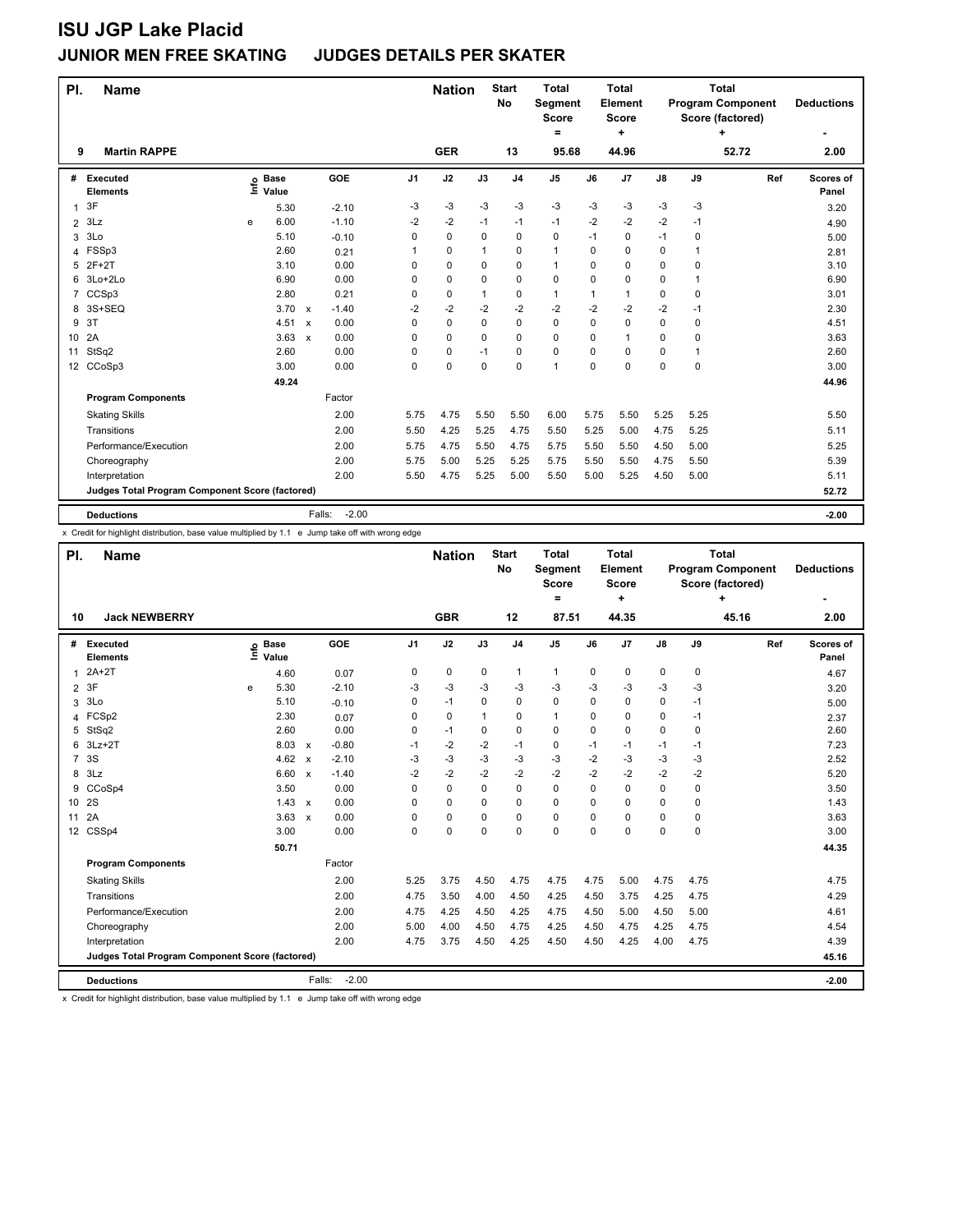| PI.<br><b>Name</b>                              |      |                      |                           |         |                | <b>Nation</b> |              | <b>Start</b><br>No | <b>Total</b><br>Segment<br>Score<br>= |          | <b>Total</b><br>Element<br><b>Score</b><br>٠ |              |             | <b>Total</b><br><b>Program Component</b><br>Score (factored) | <b>Deductions</b>  |
|-------------------------------------------------|------|----------------------|---------------------------|---------|----------------|---------------|--------------|--------------------|---------------------------------------|----------|----------------------------------------------|--------------|-------------|--------------------------------------------------------------|--------------------|
| <b>James SCHETELICH</b><br>11                   |      |                      |                           |         |                | <b>USA</b>    |              | 5                  | 86.35                                 |          | 38.41                                        |              |             | 47.94                                                        | 0.00               |
| #<br>Executed<br><b>Elements</b>                | info | <b>Base</b><br>Value |                           | GOE     | J <sub>1</sub> | J2            | J3           | J <sub>4</sub>     | J5                                    | J6       | J7                                           | J8           | J9          | Ref                                                          | Scores of<br>Panel |
| 1Lz<br>1                                        | е    | 0.60                 |                           | $-0.26$ | -3             | $-3$          | $-3$         | -3                 | $-2$                                  | -3       | $-2$                                         | $-2$         | $-2$        |                                                              | 0.34               |
| 3F<br>2                                         | e    | 5.30                 |                           | $-0.90$ | $-1$           | $-1$          | $-1$         | $-2$               | $-1$                                  | $-2$     | $-1$                                         | $-2$         | $-1$        |                                                              | 4.40               |
| 3 1Lo+2T+2Lo                                    |      | 3.60                 |                           | 0.00    | 0              | 0             | $\Omega$     | 0                  | $\Omega$                              | 0        | $\Omega$                                     | 0            | 0           |                                                              | 3.60               |
| StSq2<br>4                                      |      | 2.60                 |                           | 0.07    | 0              | 0             | 0            | $\Omega$           | 0                                     | 0        | 1                                            | 0            | 1           |                                                              | 2.67               |
| CSp2<br>5                                       |      | 1.80                 |                           | 0.36    | 1              | 0             | $\mathbf{1}$ | $\mathbf{1}$       | $\mathbf 0$                           | $\Omega$ | 2                                            | $\mathbf{1}$ | 1           |                                                              | 2.16               |
| 2Lz<br>6                                        |      | 2.31                 | $\boldsymbol{\mathsf{x}}$ | $-0.09$ | 0              | 0             | 0            | $-1$               | $-1$                                  | 0        | $-1$                                         | 0            | 0           |                                                              | 2.22               |
| 2A<br>$\overline{7}$                            |      | 3.63                 | $\mathsf{x}$              | $-0.07$ | 0              | 0             | $-2$         | 0                  | $\mathbf 0$                           | 0        | 0                                            | 0            | $-1$        |                                                              | 3.56               |
| FSSp3<br>8                                      |      | 2.60                 |                           | 0.21    | 0              | $\mathbf{1}$  | $-1$         | 0                  | $\mathbf{1}$                          | 0        | 1                                            | 0            | 1           |                                                              | 2.81               |
| $3F+2T$<br>9                                    | e    | 7.26                 | $\mathsf{x}$              | $-1.50$ | -2             | $-2$          | $-2$         | -3                 | $-1$                                  | $-2$     | $-3$                                         | $-2$         | $-2$        |                                                              | 5.76               |
| 2A<br>10                                        |      | 3.63                 | $\mathsf{x}$              | 0.00    | 0              | 0             | $\Omega$     | $\mathbf 0$        | $\mathbf 0$                           | $\Omega$ | $\Omega$                                     | 0            | $-1$        |                                                              | 3.63               |
| 3S<br>11                                        |      | 4.62                 | $\mathsf{x}$              | 0.00    | 0              | 0             | 0            | $\mathbf 0$        | 0                                     | 0        | 0                                            | $\mathbf{1}$ | $\mathbf 0$ |                                                              | 4.62               |
| CCoSp2<br>12 <sup>2</sup>                       |      | 2.50                 |                           | 0.14    | 0              | 0             | 0            | 0                  | 1                                     | 0        | 1                                            | 0            | 1           |                                                              | 2.64               |
|                                                 |      | 40.45                |                           |         |                |               |              |                    |                                       |          |                                              |              |             |                                                              | 38.41              |
| <b>Program Components</b>                       |      |                      |                           | Factor  |                |               |              |                    |                                       |          |                                              |              |             |                                                              |                    |
| <b>Skating Skills</b>                           |      |                      |                           | 2.00    | 5.25           | 4.75          | 4.25         | 4.25               | 4.75                                  | 4.75     | 5.25                                         | 4.75         | 4.75        |                                                              | 4.75               |
| Transitions                                     |      |                      |                           | 2.00    | 5.00           | 4.50          | 4.50         | 4.00               | 4.25                                  | 4.50     | 4.75                                         | 4.50         | 4.75        |                                                              | 4.54               |
| Performance/Execution                           |      |                      |                           | 2.00    | 5.25           | 5.00          | 4.50         | 4.75               | 4.50                                  | 4.50     | 5.00                                         | 5.00         | 5.50        |                                                              | 4.86               |
| Choreography                                    |      |                      |                           | 2.00    | 5.00           | 5.25          | 4.25         | 4.75               | 4.50                                  | 4.50     | 5.00                                         | 5.00         | 5.00        |                                                              | 4.82               |
| Interpretation                                  |      |                      |                           | 2.00    | 5.25           | 5.25          | 4.75         | 5.00               | 4.25                                  | 4.50     | 5.50                                         | 4.75         | 5.50        |                                                              | 5.00               |
| Judges Total Program Component Score (factored) |      |                      |                           |         |                |               |              |                    |                                       |          |                                              |              |             |                                                              | 47.94              |
| <b>Deductions</b>                               |      |                      |                           |         |                |               |              |                    |                                       |          |                                              |              |             |                                                              | 0.00               |

x Credit for highlight distribution, base value multiplied by 1.1 e Jump take off with wrong edge

| PI.            | <b>Name</b>                                     |                            |                           |         |                | <b>Nation</b> |             | <b>Start</b><br>No | <b>Total</b><br>Segment<br><b>Score</b><br>$=$ |             | <b>Total</b><br>Element<br><b>Score</b><br>÷ |              |             | <b>Total</b><br><b>Program Component</b><br>Score (factored)<br>٠ | <b>Deductions</b><br>۰ |
|----------------|-------------------------------------------------|----------------------------|---------------------------|---------|----------------|---------------|-------------|--------------------|------------------------------------------------|-------------|----------------------------------------------|--------------|-------------|-------------------------------------------------------------------|------------------------|
| 12             | <b>Chih-I TSAO</b>                              |                            |                           |         |                | <b>TPE</b>    |             | 7                  | 83.30                                          |             | 38.16                                        |              |             | 46.14                                                             | 1.00                   |
| #              | Executed<br><b>Elements</b>                     | <b>Base</b><br>۴ů<br>Value |                           | GOE     | J <sub>1</sub> | J2            | J3          | J <sub>4</sub>     | J5                                             | J6          | J7                                           | J8           | J9          | Ref                                                               | Scores of<br>Panel     |
| 1              | 3Lo                                             | 5.10                       |                           | $-0.10$ | 0              | 0             | $\mathbf 0$ | $\mathbf 0$        | $\mathbf{1}$                                   | $-1$        | 0                                            | $-1$         | 0           |                                                                   | 5.00                   |
| $\overline{2}$ | 1Lz                                             | 0.60                       |                           | $-0.06$ | 0              | 0             | $-1$        | $-1$               | $-1$                                           | $\Omega$    | 0                                            | $-1$         | $-1$        |                                                                   | 0.54                   |
| 3              | 3F+2T+1Lo                                       | 7.10                       |                           | $-0.40$ | $-1$           | $-1$          | $\mathbf 0$ | $\mathbf 0$        | 0                                              | $\Omega$    | $-1$                                         | $-1$         | $-1$        |                                                                   | 6.70                   |
|                | 4 CCoSp4                                        | 3.50                       |                           | 0.21    | 0              | $\mathbf{1}$  | $\Omega$    | $\Omega$           | 0                                              | $\Omega$    | $\overline{1}$                               | $\mathbf{1}$ | 1           |                                                                   | 3.71                   |
| 5              | $3T+2T$                                         | 5.94                       | $\mathsf{x}$              | $-1.40$ | $-2$           | $-2$          | $-2$        | $-2$               | $-2$                                           | $-2$        | $-2$                                         | $-2$         | $-2$        |                                                                   | 4.54                   |
| 6              | 3F                                              | 5.83                       | X                         | $-0.20$ | 0              | $\mathbf 0$   | $\mathbf 0$ | $\mathbf 0$        | 0                                              | $-1$        | $\mathbf 0$                                  | $-1$         | $-1$        |                                                                   | 5.63                   |
| 7              | 3Lz+SEQ                                         | 5.28                       | $\boldsymbol{\mathsf{x}}$ | $-1.40$ | $-2$           | $-2$          | $-2$        | $-2$               | $-2$                                           | $-2$        | $-2$                                         | $-1$         | $-2$        |                                                                   | 3.88                   |
| 8              | 2A                                              | 3.63                       | $\mathsf{x}$              | $-1.50$ | $-3$           | $-3$          | $-3$        | $-3$               | $-3$                                           | $-3$        | $-3$                                         | $-3$         | $-3$        |                                                                   | 2.13                   |
| 9              | 2A                                              | 3.63                       | $\mathsf{x}$              | $-1.14$ | $-2$           | $-2$          | $-3$        | $-3$               | $-2$                                           | $-2$        | $-3$                                         | $-2$         | $-2$        |                                                                   | 2.49                   |
| 10             | CSSp1                                           | 1.90                       |                           | $-0.30$ | $-1$           | $-1$          | $-2$        | $-1$               | $-1$                                           | $-1$        | $-1$                                         | $-1$         | $-1$        |                                                                   | 1.60                   |
| 11             | StSq1                                           | 1.80                       |                           | 0.14    | 0              | $\mathbf{1}$  | 0           | $\mathbf{1}$       | 0                                              | $\mathbf 0$ | $\mathbf 0$                                  | 0            | $\mathbf 1$ |                                                                   | 1.94                   |
|                | 12 FCSp                                         | 0.00                       |                           | 0.00    |                |               |             |                    |                                                |             |                                              |              |             |                                                                   | 0.00                   |
|                |                                                 | 44.31                      |                           |         |                |               |             |                    |                                                |             |                                              |              |             |                                                                   | 38.16                  |
|                | <b>Program Components</b>                       |                            |                           | Factor  |                |               |             |                    |                                                |             |                                              |              |             |                                                                   |                        |
|                | <b>Skating Skills</b>                           |                            |                           | 2.00    | 5.25           | 4.50          | 4.75        | 5.50               | 5.00                                           | 5.00        | 4.75                                         | 4.75         | 5.25        |                                                                   | 4.96                   |
|                | Transitions                                     |                            |                           | 2.00    | 4.50           | 4.00          | 4.25        | 4.50               | 4.50                                           | 4.50        | 4.50                                         | 4.25         | 4.75        |                                                                   | 4.43                   |
|                | Performance/Execution                           |                            |                           | 2.00    | 5.00           | 4.25          | 4.25        | 4.75               | 4.75                                           | 4.50        | 4.75                                         | 4.50         | 5.00        |                                                                   | 4.64                   |
|                | Choreography                                    |                            |                           | 2.00    | 4.50           | 4.75          | 4.50        | 4.50               | 4.00                                           | 4.50        | 4.50                                         | 4.50         | 5.00        |                                                                   | 4.54                   |
|                | Interpretation                                  |                            |                           | 2.00    | 4.25           | 4.50          | 4.25        | 4.50               | 5.00                                           | 4.25        | 4.75                                         | 4.50         | 4.75        |                                                                   | 4.50                   |
|                | Judges Total Program Component Score (factored) |                            |                           |         |                |               |             |                    |                                                |             |                                              |              |             |                                                                   | 46.14                  |
|                | <b>Deductions</b>                               |                            | Falls:                    | $-1.00$ |                |               |             |                    |                                                |             |                                              |              |             |                                                                   | $-1.00$                |

x Credit for highlight distribution, base value multiplied by 1.1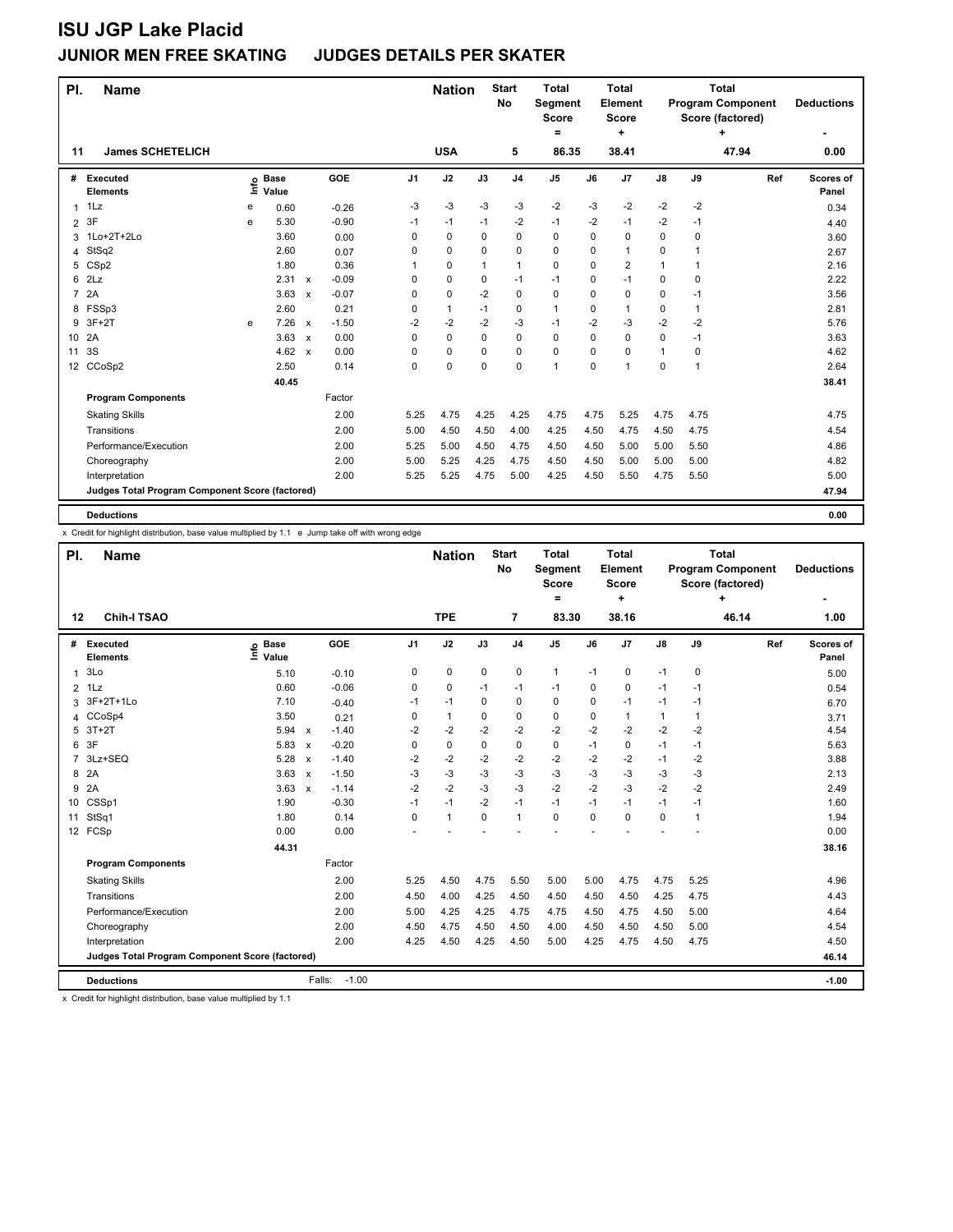| PI.            | <b>Name</b>                                     |      |                      |              |         |                | <b>Nation</b> |          | <b>Start</b><br>No | <b>Total</b><br>Segment<br><b>Score</b><br>= |             | <b>Total</b><br>Element<br><b>Score</b><br>٠ |               |      | <b>Total</b><br><b>Program Component</b><br>Score (factored) | <b>Deductions</b>  |
|----------------|-------------------------------------------------|------|----------------------|--------------|---------|----------------|---------------|----------|--------------------|----------------------------------------------|-------------|----------------------------------------------|---------------|------|--------------------------------------------------------------|--------------------|
| 13             | <b>Harry Hau Yin LEE</b>                        |      |                      |              |         |                | <b>HKG</b>    |          | 3                  | 77.57                                        |             | 41.79                                        |               |      | 35.78                                                        | 0.00               |
| #              | Executed<br><b>Elements</b>                     | ١ifo | <b>Base</b><br>Value |              | GOE     | J <sub>1</sub> | J2            | J3       | J <sub>4</sub>     | J <sub>5</sub>                               | J6          | J <sub>7</sub>                               | $\mathsf{J}8$ | J9   | Ref                                                          | Scores of<br>Panel |
| 1              | 3Lz                                             |      | 6.00                 |              | $-0.70$ | 0              | $-1$          | $-1$     | $-1$               | $-1$                                         | $-1$        | $-1$                                         | $-1$          | $-1$ |                                                              | 5.30               |
| $2 \t3F <<$    |                                                 | <<   | 1.80                 |              | $-0.90$ | -3             | $-3$          | $-3$     | $-3$               | $-3$                                         | $-3$        | -3                                           | $-2$          | $-3$ |                                                              | 0.90               |
| 3              | $3S+2T$                                         |      | 5.50                 |              | $-1.40$ | -2             | $-2$          | $-2$     | $-2$               | $-2$                                         | $-2$        | $-3$                                         | $-2$          | $-2$ |                                                              | 4.10               |
| 4              | StSq1                                           |      | 1.80                 |              | $-0.13$ | $-1$           | $\mathbf 0$   | $-1$     | $-1$               | $\mathbf 0$                                  | $\mathbf 0$ | $-1$                                         | 0             | 0    |                                                              | 1.67               |
| 5              | CSSp4                                           |      | 3.00                 |              | 0.00    | 0              | $\mathbf 0$   | $\Omega$ | 0                  | $\mathbf 0$                                  | $-1$        | $\Omega$                                     | 0             | 0    |                                                              | 3.00               |
| 3T<br>6        |                                                 |      | 4.51                 | $\mathsf{x}$ | $-0.70$ | $-1$           | $-1$          | $-1$     | $-1$               | $-1$                                         | $-1$        | $-1$                                         | $-1$          | $-1$ |                                                              | 3.81               |
| $\overline{7}$ | 3S                                              |      | 4.62                 | $\mathsf{x}$ | $-0.10$ | 0              | $\mathbf 0$   | $\Omega$ | 0                  | $\mathbf 0$                                  | $-1$        | $\Omega$                                     | $-1$          | 0    |                                                              | 4.52               |
| 8              | FSSp1                                           |      | 2.00                 |              | $-0.04$ | 0              | 0             | $\Omega$ | 0                  | 0                                            | $\Omega$    | $-1$                                         | 0             | $-1$ |                                                              | 1.96               |
| 9              | $3T+2T$                                         |      | 5.94                 | $\mathbf{x}$ | $-1.10$ | $-1$           | $-2$          | $-2$     | $-2$               | $-2$                                         | $-1$        | $-2$                                         | $-1$          | $-1$ |                                                              | 4.84               |
| 10             | $2A+2T$                                         |      | 5.06                 | $\mathsf{x}$ | 0.00    | 0              | $\mathbf 0$   | $\Omega$ | 0                  | $\mathbf 0$                                  | $\Omega$    | $\Omega$                                     | 0             | 0    |                                                              | 5.06               |
| 2A<br>11       |                                                 |      | 3.63                 | $\mathsf{x}$ | 0.00    | 0              | $\mathbf 0$   | $\Omega$ | 0                  | $\mathbf 0$                                  | $\Omega$    | $\Omega$                                     | 0             | 0    |                                                              | 3.63               |
| 12             | CCoSp3                                          |      | 3.00                 |              | 0.00    | $\Omega$       | $\Omega$      | $\Omega$ | 0                  | $\Omega$                                     | $\Omega$    | $\Omega$                                     | 0             | 0    |                                                              | 3.00               |
|                |                                                 |      | 46.86                |              |         |                |               |          |                    |                                              |             |                                              |               |      |                                                              | 41.79              |
|                | <b>Program Components</b>                       |      |                      |              | Factor  |                |               |          |                    |                                              |             |                                              |               |      |                                                              |                    |
|                | <b>Skating Skills</b>                           |      |                      |              | 2.00    | 4.00           | 3.50          | 3.50     | 3.75               | 4.25                                         | 4.25        | 3.75                                         | 4.25          | 3.75 |                                                              | 3.89               |
|                | Transitions                                     |      |                      |              | 2.00    | 3.50           | 2.75          | 3.25     | 3.50               | 4.00                                         | 3.75        | 2.50                                         | 3.75          | 3.25 |                                                              | 3.39               |
|                | Performance/Execution                           |      |                      |              | 2.00    | 3.75           | 3.25          | 3.75     | 3.50               | 4.25                                         | 3.75        | 3.25                                         | 4.00          | 3.00 |                                                              | 3.61               |
|                | Choreography                                    |      |                      |              | 2.00    | 3.50           | 3.75          | 3.00     | 3.75               | 4.25                                         | 3.75        | 3.00                                         | 4.25          | 3.25 |                                                              | 3.61               |
|                | Interpretation                                  |      |                      |              | 2.00    | 3.50           | 3.50          | 3.00     | 3.25               | 4.00                                         | 3.50        | 2.25                                         | 4.00          | 3.00 |                                                              | 3.39               |
|                | Judges Total Program Component Score (factored) |      |                      |              |         |                |               |          |                    |                                              |             |                                              |               |      |                                                              | 35.78              |
|                | <b>Deductions</b>                               |      |                      |              |         |                |               |          |                    |                                              |             |                                              |               |      |                                                              | 0.00               |

<< Downgraded jump x Credit for highlight distribution, base value multiplied by 1.1

| PI.            | <b>Name</b>                                     |    |                      |                           |                   |                | <b>Nation</b> |              | <b>Start</b><br><b>No</b> | <b>Total</b><br>Segment<br><b>Score</b><br>$\equiv$ |             | <b>Total</b><br>Element<br><b>Score</b><br>÷ |              | <b>Total</b><br><b>Program Component</b><br>Score (factored)<br>+ |       | <b>Deductions</b>  |
|----------------|-------------------------------------------------|----|----------------------|---------------------------|-------------------|----------------|---------------|--------------|---------------------------|-----------------------------------------------------|-------------|----------------------------------------------|--------------|-------------------------------------------------------------------|-------|--------------------|
| 14             | <b>Viktor ZUBIK</b>                             |    |                      |                           |                   |                | <b>FIN</b>    |              | 4                         | 73.30                                               |             | 31.72                                        |              |                                                                   | 42.58 | 1.00               |
| #              | Executed<br><b>Elements</b>                     | ۴ů | <b>Base</b><br>Value |                           | GOE               | J <sub>1</sub> | J2            | J3           | J <sub>4</sub>            | J5                                                  | J6          | J7                                           | J8           | J9                                                                | Ref   | Scores of<br>Panel |
|                | 2A                                              |    | 3.30                 |                           | 0.29              | 1              | $\mathbf{1}$  | $\mathbf{1}$ | 1                         | $\mathbf{1}$                                        | $\mathbf 0$ | $\mathbf 0$                                  | $\mathbf 0$  | $\mathbf 0$                                                       |       | 3.59               |
| $\overline{2}$ | 2F                                              |    | 1.80                 |                           | 0.21              | 0              | $\mathbf{1}$  | $\mathbf{1}$ | 1                         | 1                                                   | $\Omega$    | 0                                            | 1            | 1                                                                 |       | 2.01               |
|                | 3 FCSp2                                         |    | 2.30                 |                           | $-0.09$           | 0              | $-1$          | 0            | $-1$                      | 0                                                   | $\Omega$    | $-1$                                         | 0            | $\mathbf 0$                                                       |       | 2.21               |
| 4              | 3Lo                                             |    | 5.10                 |                           | 0.10              | 0              | 0             | $\Omega$     | $\mathbf 0$               | 1                                                   | $\Omega$    | 0                                            | 0            | 1                                                                 |       | 5.20               |
| 5              | 2A                                              |    | 3.30                 |                           | 0.07              | 0              | 0             | $\Omega$     | 0                         | 1                                                   | $\Omega$    | 0                                            | $\mathbf{1}$ | 0                                                                 |       | 3.37               |
| 6              | CSSp3                                           |    | 2.60                 |                           | $-0.04$           | 0              | $\mathbf 0$   | $-1$         | $\mathbf 0$               | 0                                                   | 0           | $\mathbf 0$                                  | $-1$         | $\mathbf 0$                                                       |       | 2.56               |
| $\overline{7}$ | 3T                                              |    | 4.51                 | $\mathsf{x}$              | $-1.60$           | $-2$           | $-2$          | $-3$         | $-3$                      | $-2$                                                | $-2$        | $-3$                                         | $-2$         | $-2$                                                              |       | 2.91               |
| 8              | 3S                                              |    | 4.62                 | $\boldsymbol{\mathsf{x}}$ | $-2.10$           | $-3$           | $-3$          | $-3$         | $-3$                      | $-3$                                                | $-2$        | $-3$                                         | $-3$         | $-3$                                                              |       | 2.52               |
| 9              | 2Lz<<                                           | << | 0.66                 | $\boldsymbol{\mathsf{x}}$ | $-0.29$           | -3             | $-3$          | $-3$         | $-3$                      | $-2$                                                | $-3$        | $-3$                                         | $-2$         | $-3$                                                              |       | 0.37               |
| 10             | StSq2                                           |    | 2.60                 |                           | 0.00              | 0              | $\mathbf 0$   | $\Omega$     | $\mathbf 0$               | 0                                                   | 0           | 0                                            | $\mathbf 0$  | $\mathbf{1}$                                                      |       | 2.60               |
| 11             | 2F                                              |    | 1.98                 | $\mathsf{x}$              | $-0.60$           | $-2$           | $-2$          | $-2$         | $-2$                      | $-1$                                                | $-2$        | $-3$                                         | $-2$         | $-2$                                                              |       | 1.38               |
|                | 12 CCoSp3                                       |    | 3.00                 |                           | 0.00              | $\Omega$       | $\mathbf 0$   | $\Omega$     | $\Omega$                  | $\Omega$                                            | $\Omega$    | $\Omega$                                     | $\Omega$     | $-1$                                                              |       | 3.00               |
|                |                                                 |    | 35.77                |                           |                   |                |               |              |                           |                                                     |             |                                              |              |                                                                   |       | 31.72              |
|                | <b>Program Components</b>                       |    |                      |                           | Factor            |                |               |              |                           |                                                     |             |                                              |              |                                                                   |       |                    |
|                | <b>Skating Skills</b>                           |    |                      |                           | 2.00              | 4.75           | 4.00          | 4.50         | 4.75                      | 4.50                                                | 4.75        | 4.25                                         | 4.50         | 4.50                                                              |       | 4.54               |
|                | Transitions                                     |    |                      |                           | 2.00              | 4.50           | 3.50          | 4.00         | 4.50                      | 4.00                                                | 3.75        | 3.75                                         | 4.25         | 4.25                                                              |       | 4.07               |
|                | Performance/Execution                           |    |                      |                           | 2.00              | 4.25           | 4.00          | 4.25         | 4.00                      | 3.75                                                | 4.00        | 3.75                                         | 4.25         | 4.75                                                              |       | 4.07               |
|                | Choreography                                    |    |                      |                           | 2.00              | 4.50           | 4.25          | 4.50         | 4.75                      | 4.00                                                | 4.00        | 4.00                                         | 4.50         | 4.50                                                              |       | 4.32               |
|                | Interpretation                                  |    |                      |                           | 2.00              | 4.75           | 4.00          | 4.25         | 4.75                      | 4.00                                                | 3.75        | 4.25                                         | 4.00         | 4.75                                                              |       | 4.29               |
|                | Judges Total Program Component Score (factored) |    |                      |                           |                   |                |               |              |                           |                                                     |             |                                              |              |                                                                   |       | 42.58              |
|                | <b>Deductions</b>                               |    |                      |                           | $-1.00$<br>Falls: |                |               |              |                           |                                                     |             |                                              |              |                                                                   |       | $-1.00$            |

<< Downgraded jump x Credit for highlight distribution, base value multiplied by 1.1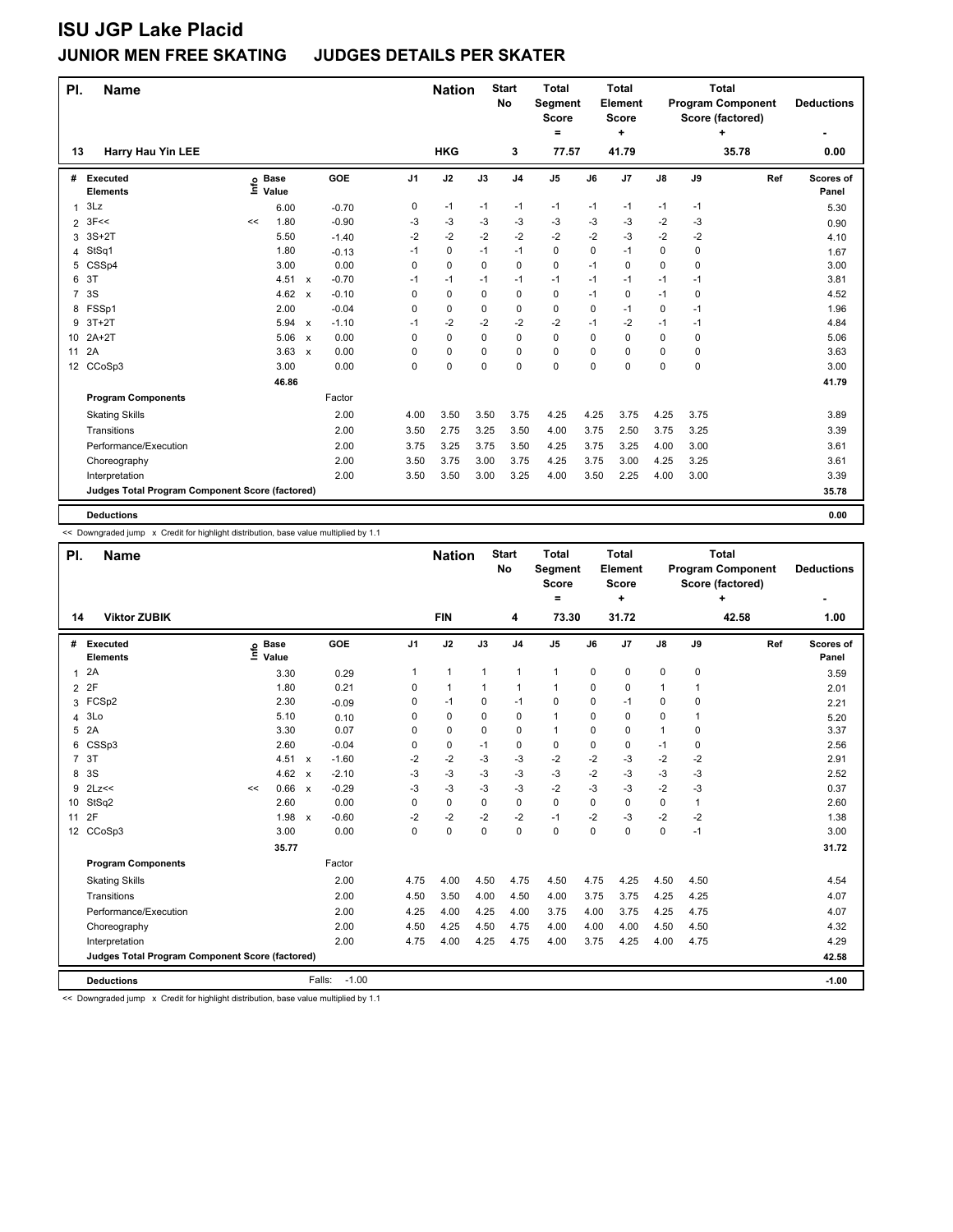| PI.            | <b>Name</b>                                     |                              |                           |         |                | <b>Nation</b> |           | <b>Start</b><br><b>No</b> | <b>Total</b><br>Segment<br>Score<br>= |          | <b>Total</b><br>Element<br>Score<br>÷ |      | <b>Total</b><br><b>Program Component</b><br>Score (factored) | <b>Deductions</b> |                    |
|----------------|-------------------------------------------------|------------------------------|---------------------------|---------|----------------|---------------|-----------|---------------------------|---------------------------------------|----------|---------------------------------------|------|--------------------------------------------------------------|-------------------|--------------------|
| 15             | <b>Jordan DODDS</b>                             |                              |                           |         |                | <b>AUS</b>    |           | 8                         | 68.42                                 |          | 30.56                                 |      |                                                              | 39.86             | 2.00               |
| #              | Executed<br><b>Elements</b>                     | <b>Base</b><br>١nfo<br>Value |                           | GOE     | J <sub>1</sub> | J2            | J3        | J <sub>4</sub>            | J5                                    | J6       | J <sub>7</sub>                        | J8   | J9                                                           | Ref               | Scores of<br>Panel |
| 1              | 3T+1Lo+2S                                       | 5.90                         |                           | 0.00    | 0              | 0             | $\pmb{0}$ | $\mathbf 0$               | 0                                     | 0        | 0                                     | 0    | $\mathbf 0$                                                  |                   | 5.90               |
|                | 2 2A+2T                                         | 4.60                         |                           | $-0.07$ | 0              | 0             | -1        | $-1$                      | 1                                     | 0        | 0                                     | 0    | $\mathbf 0$                                                  |                   | 4.53               |
| 3              | 2F                                              | 1.80                         |                           | 0.09    | 0              | $\mathbf{1}$  | 0         | $\mathbf{1}$              | 0                                     | 0        | $\mathbf 0$                           | 0    | 1                                                            |                   | 1.89               |
|                | 4 FCCoSp3                                       | 3.00                         |                           | 0.00    | 0              | $\mathbf 0$   | 0         | 0                         | 0                                     | 0        | 0                                     | 0    | 0                                                            |                   | 3.00               |
| 5              | 3Lo<                                            | 3.60<br>$\,<\,$              |                           | $-2.10$ | -3             | $-3$          | -3        | $-3$                      | $-3$                                  | -3       | -3                                    | -3   | -3                                                           |                   | 1.50               |
| 6              | StSq2                                           | 2.60                         |                           | 0.00    | 0              | $\Omega$      | $\Omega$  | $\mathbf 0$               | 0                                     | $\Omega$ | $\mathbf 0$                           | 0    | $\mathbf 0$                                                  |                   | 2.60               |
| $\overline{7}$ | 2Lo                                             | 1.98                         | $\mathsf{x}$              | 0.00    | 0              | 0             | $\Omega$  | 0                         | 0                                     | $\Omega$ | 0                                     | 0    | 1                                                            |                   | 1.98               |
| 8              | 1S                                              | 0.44                         | $\boldsymbol{\mathsf{x}}$ | $-0.10$ | $-1$           | -1            | $-1$      | $-2$                      | $-1$                                  | $-1$     | $-1$                                  | $-1$ | $-1$                                                         |                   | 0.34               |
| 9              | FCSSp2                                          | 2.30                         |                           | $-0.04$ | 0              | $\mathbf 0$   | $\Omega$  | $\mathbf 0$               | 0                                     | $\Omega$ | $-1$                                  | $-1$ | 0                                                            |                   | 2.26               |
|                | 10 2Lz                                          | 2.31                         | $\boldsymbol{\mathsf{x}}$ | $-0.30$ | $-1$           | $-1$          | -1        | $-1$                      | $-1$                                  | $-1$     | 0                                     | $-1$ | $-1$                                                         |                   | 2.01               |
| 11             | $1A+2T$                                         | 2.64                         | $\boldsymbol{\mathsf{x}}$ | 0.00    | 0              | 0             | $\Omega$  | 0                         | 0                                     | $\Omega$ | $\Omega$                              | 0    | 0                                                            |                   | 2.64               |
|                | 12 CCoSp1                                       | 2.00                         |                           | $-0.09$ | 0              | $-1$          | $\Omega$  | $\mathbf 0$               | $-1$                                  | $-1$     | $\mathbf 0$                           | 0    | $\mathbf 0$                                                  |                   | 1.91               |
|                |                                                 | 33.17                        |                           |         |                |               |           |                           |                                       |          |                                       |      |                                                              |                   | 30.56              |
|                | <b>Program Components</b>                       |                              |                           | Factor  |                |               |           |                           |                                       |          |                                       |      |                                                              |                   |                    |
|                | <b>Skating Skills</b>                           |                              |                           | 2.00    | 4.50           | 3.75          | 3.75      | 4.50                      | 4.50                                  | 4.75     | 4.50                                  | 4.25 | 4.50                                                         |                   | 4.36               |
|                | Transitions                                     |                              |                           | 2.00    | 3.75           | 3.00          | 3.50      | 3.75                      | 4.00                                  | 4.00     | 3.00                                  | 3.75 | 4.00                                                         |                   | 3.68               |
|                | Performance/Execution                           |                              |                           | 2.00    | 4.25           | 3.50          | 3.75      | 4.25                      | 4.25                                  | 4.25     | 4.25                                  | 4.00 | 4.25                                                         |                   | 4.14               |
|                | Choreography                                    |                              |                           | 2.00    | 4.00           | 3.50          | 3.50      | 4.25                      | 4.25                                  | 4.25     | 3.25                                  | 4.25 | 4.25                                                         |                   | 4.00               |
|                | Interpretation                                  |                              |                           | 2.00    | 3.75           | 3.50          | 3.25      | 3.75                      | 4.00                                  | 4.00     | 3.25                                  | 4.00 | 4.25                                                         |                   | 3.75               |
|                | Judges Total Program Component Score (factored) |                              |                           |         |                |               |           |                           |                                       |          |                                       |      |                                                              |                   | 39.86              |
|                | <b>Deductions</b>                               | Time violation:              |                           | $-1.00$ |                |               |           |                           | $-1.00$<br>Falls:                     |          |                                       |      |                                                              |                   | $-2.00$            |

< Under-rotated jump x Credit for highlight distribution, base value multiplied by 1.1

Ļ

| PI.            | <b>Name</b>                                     |                            |                           |         |                | <b>Nation</b> |          | <b>Start</b><br>No | <b>Total</b><br>Segment<br><b>Score</b><br>$=$ |          | <b>Total</b><br>Element<br><b>Score</b><br>÷ |      | <b>Total</b><br><b>Program Component</b><br>Score (factored) | <b>Deductions</b> |                    |
|----------------|-------------------------------------------------|----------------------------|---------------------------|---------|----------------|---------------|----------|--------------------|------------------------------------------------|----------|----------------------------------------------|------|--------------------------------------------------------------|-------------------|--------------------|
| 16             | <b>Conor STAKELUM</b>                           |                            |                           |         |                | <b>IRL</b>    |          | 6                  | 65.96                                          |          | 29.04                                        |      |                                                              | 36.92             | 0.00               |
| #              | Executed<br><b>Elements</b>                     | e Base<br>E Value<br>Value |                           | GOE     | J <sub>1</sub> | J2            | J3       | J <sub>4</sub>     | J <sub>5</sub>                                 | J6       | J <sub>7</sub>                               | J8   | J9                                                           | Ref               | Scores of<br>Panel |
| $\mathbf{1}$   | 3T+2A+SEQ                                       | 5.92                       |                           | $-0.70$ | 0              | $-1$          | $-1$     | $-1$               | $-1$                                           | $-1$     | $-1$                                         | $-1$ | $-1$                                                         |                   | 5.22               |
| $\overline{2}$ | 3S                                              | 4.20                       |                           | $-0.20$ | 0              | 0             | 0        | 0                  | 0                                              | $-1$     | 0                                            | $-1$ | -1                                                           |                   | 4.00               |
| 3              | CSSp2                                           | 2.30                       |                           | $-0.26$ | $-1$           | $-1$          | $-1$     | $-1$               | $-1$                                           | 0        | $-1$                                         | $-1$ | 0                                                            |                   | 2.04               |
| 4              | 1Lz                                             | 0.60                       |                           | $-0.09$ | $-1$           | $-1$          | $\Omega$ | $-2$               | $-1$                                           | $\Omega$ | $-1$                                         | $-1$ | $-1$                                                         |                   | 0.51               |
| 5              | 1A                                              | 1.10                       |                           | 0.00    | 0              | 0             | $\Omega$ | 0                  | 0                                              | $\Omega$ | $\mathbf 0$                                  | 0    | 0                                                            |                   | 1.10               |
| 6              | 3T                                              | 4.10                       |                           | $-0.70$ | $-1$           | $-2$          | $-1$     | $-1$               | $-1$                                           | $-1$     | -1                                           | -1   | -1                                                           |                   | 3.40               |
| 7              | $2F+2T$                                         | 3.41                       | $\boldsymbol{\mathsf{x}}$ | $-0.60$ | $-2$           | $-2$          | $-2$     | $-2$               | $-2$                                           | $-2$     | $-2$                                         | $-2$ | $-2$                                                         |                   | 2.81               |
| 8              | FCSp1                                           | 1.90                       |                           | $-0.30$ | $-1$           | $-1$          | $-1$     | $-1$               | $-1$                                           | $-1$     | $-1$                                         | $-1$ | $-2$                                                         |                   | 1.60               |
| 9              | StSqB                                           | 1.50                       |                           | 0.00    | 0              | 0             | $-1$     | 0                  | 0                                              | $\Omega$ | $\mathbf 0$                                  | 0    | 0                                                            |                   | 1.50               |
| 10             | 2Lo                                             | 1.98                       | $\boldsymbol{\mathsf{x}}$ | 0.00    | 0              | 0             | 0        | 0                  | 0                                              | 0        | $\mathbf 0$                                  | 0    | 0                                                            |                   | 1.98               |
| 11             | 2Lz                                             | 2.31                       | $\mathsf{x}$              | $-0.30$ | $-1$           | $-1$          | $-1$     | $-1$               | $-1$                                           | $-2$     | $-1$                                         | $-1$ | $-1$                                                         |                   | 2.01               |
|                | 12 CCoSp3                                       | 3.00                       |                           | $-0.13$ | $\Omega$       | $-1$          | $\Omega$ | $-1$               | 0                                              | $\Omega$ | $\Omega$                                     | $-1$ | $-1$                                                         |                   | 2.87               |
|                |                                                 | 32.32                      |                           |         |                |               |          |                    |                                                |          |                                              |      |                                                              |                   | 29.04              |
|                | <b>Program Components</b>                       |                            |                           | Factor  |                |               |          |                    |                                                |          |                                              |      |                                                              |                   |                    |
|                | <b>Skating Skills</b>                           |                            |                           | 2.00    | 4.25           | 3.50          | 3.75     | 3.25               | 3.75                                           | 4.25     | 4.50                                         | 3.75 | 3.50                                                         |                   | 3.82               |
|                | Transitions                                     |                            |                           | 2.00    | 3.75           | 2.50          | 3.75     | 3.25               | 3.50                                           | 3.75     | 3.50                                         | 3.25 | 3.75                                                         |                   | 3.54               |
|                | Performance/Execution                           |                            |                           | 2.00    | 3.50           | 3.50          | 3.75     | 3.50               | 4.25                                           | 3.75     | 3.75                                         | 3.75 | 4.25                                                         |                   | 3.75               |
|                | Choreography                                    |                            |                           | 2.00    | 3.75           | 3.25          | 3.50     | 3.75               | 4.00                                           | 3.75     | 3.50                                         | 3.75 | 4.00                                                         |                   | 3.71               |
|                | Interpretation                                  |                            |                           | 2.00    | 4.00           | 3.25          | 3.50     | 3.75               | 4.00                                           | 3.50     | 3.25                                         | 3.50 | 4.00                                                         |                   | 3.64               |
|                | Judges Total Program Component Score (factored) |                            |                           |         |                |               |          |                    |                                                |          |                                              |      |                                                              |                   | 36.92              |
|                | <b>Deductions</b>                               |                            |                           |         |                |               |          |                    |                                                |          |                                              |      |                                                              |                   | 0.00               |

x Credit for highlight distribution, base value multiplied by 1.1